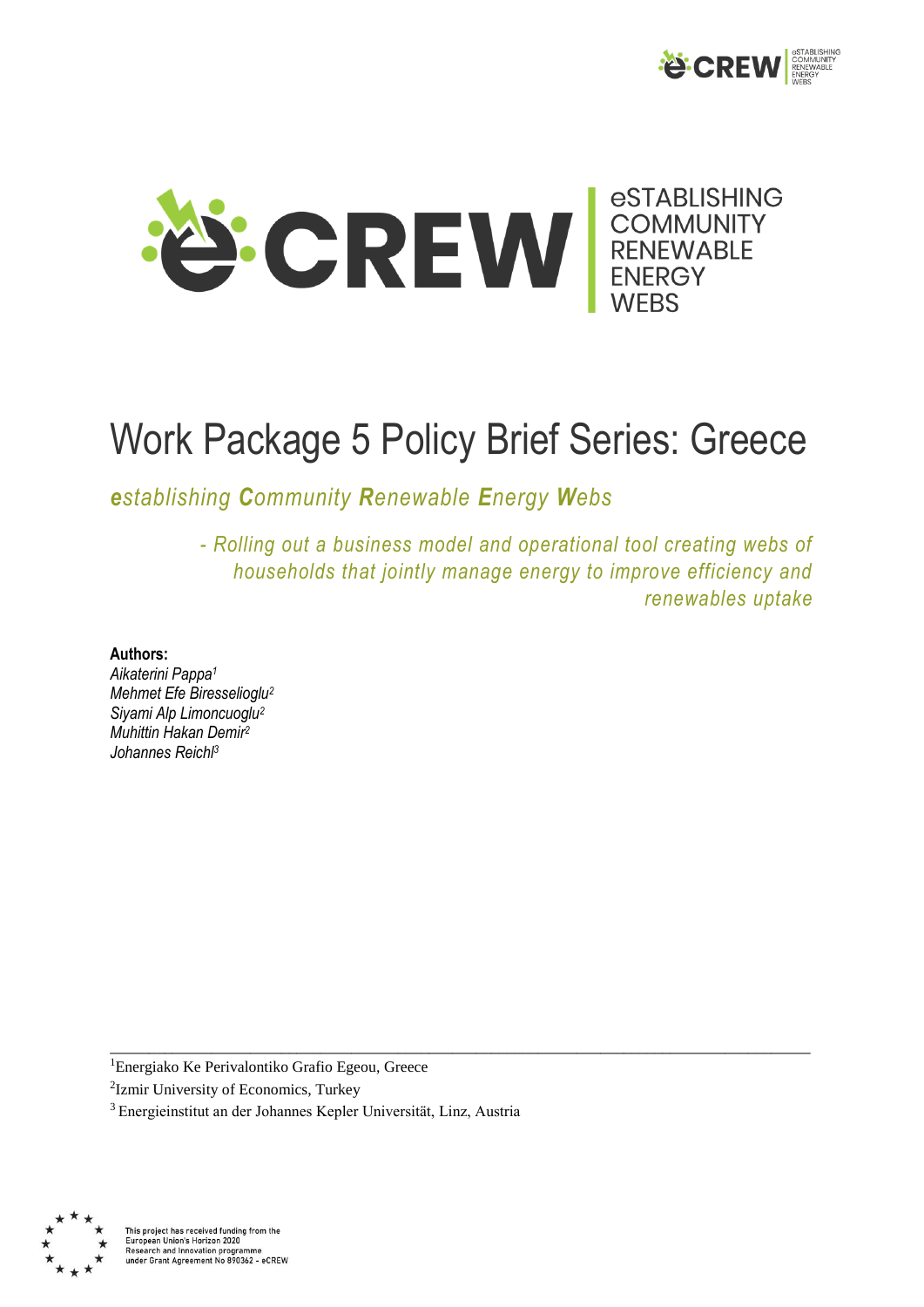



## **Disclaimer**

The opinions expressed in this document reflect only the authors' view and reflect in no way the European Commission's opinions. The European Commission is not responsible for any use that may be made of the information it contains.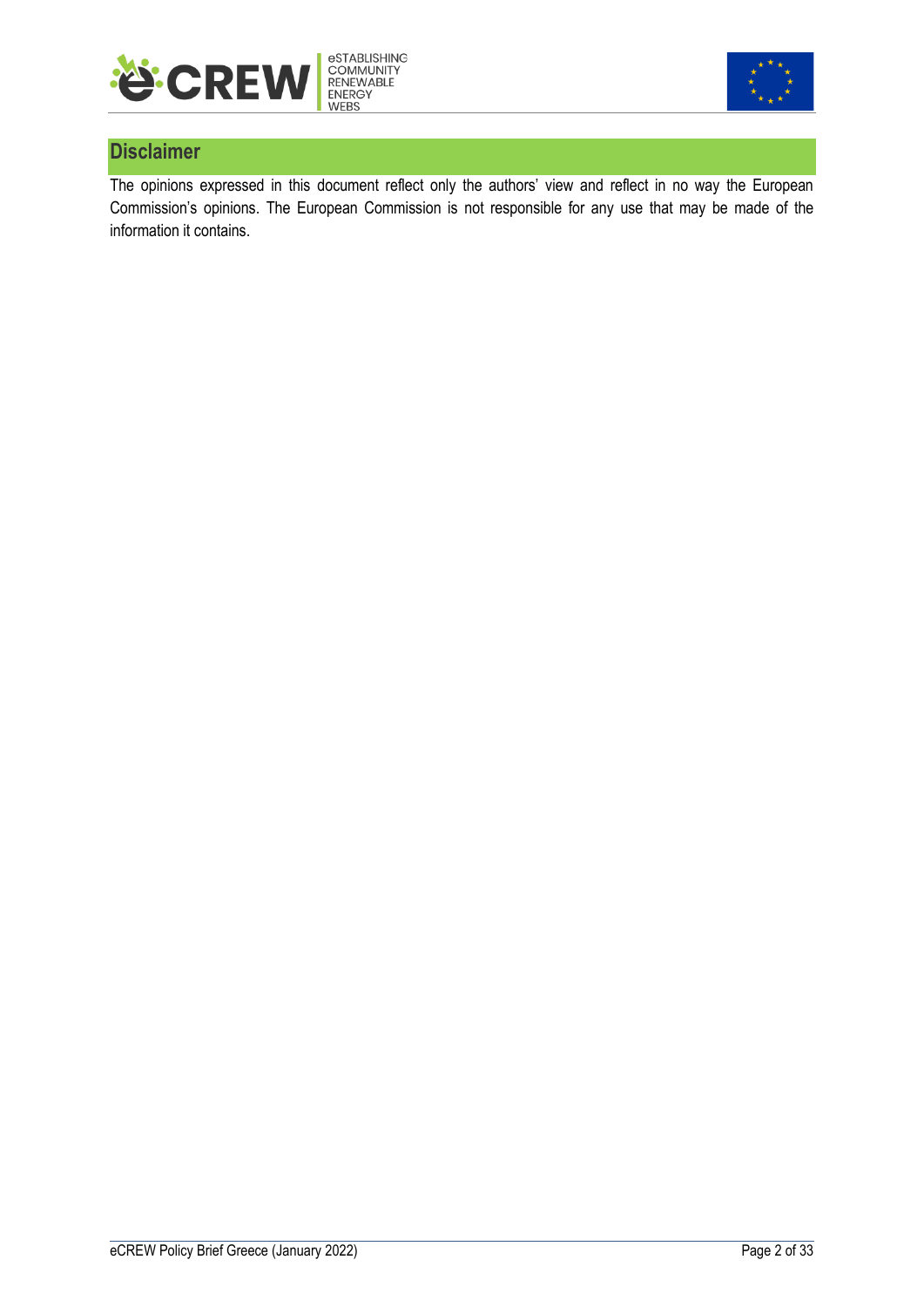

## <span id="page-2-0"></span>**Contents**

| 1              |                                                                                                   |  |
|----------------|---------------------------------------------------------------------------------------------------|--|
| 2              |                                                                                                   |  |
| 3              |                                                                                                   |  |
| 3.1            |                                                                                                   |  |
| 3.1.1          |                                                                                                   |  |
| 3.1.2          |                                                                                                   |  |
| 3.1.3<br>3.1.4 |                                                                                                   |  |
| 3.2            |                                                                                                   |  |
| 3.2.1          |                                                                                                   |  |
| 3.2.2          |                                                                                                   |  |
| $\overline{4}$ |                                                                                                   |  |
| 4.1            |                                                                                                   |  |
| 4.2            | Revised Renewable Energy Directive 2018/2001/EU and Revised Renewable Energy Directive            |  |
| 4.3            |                                                                                                   |  |
| 4.3.1          |                                                                                                   |  |
| 4.3.2<br>4.4   |                                                                                                   |  |
| 4.4.1          |                                                                                                   |  |
| 4.4.2          |                                                                                                   |  |
| 4.4.3          |                                                                                                   |  |
| 4.5            |                                                                                                   |  |
| 5              |                                                                                                   |  |
| 5.1            |                                                                                                   |  |
| 5.2            |                                                                                                   |  |
| 5.3            |                                                                                                   |  |
| 5.4<br>5.5     |                                                                                                   |  |
| 5.6            |                                                                                                   |  |
| 6              |                                                                                                   |  |
| 6.1            |                                                                                                   |  |
| 6.2            | SWOT analysis of the legislative and administrative framework with respect of the eCREW approach  |  |
|                | 27                                                                                                |  |
| 6.3            | A quick SWOT analysis for the practical framework with respect of the eCREW approach  28          |  |
| 6.4            | A general assessment of legislative and practical framework with respect to the eCREW approach 28 |  |
| 6.5            | Suggestions for the wider uptake and further development of the eCREW approach  28                |  |
|                |                                                                                                   |  |

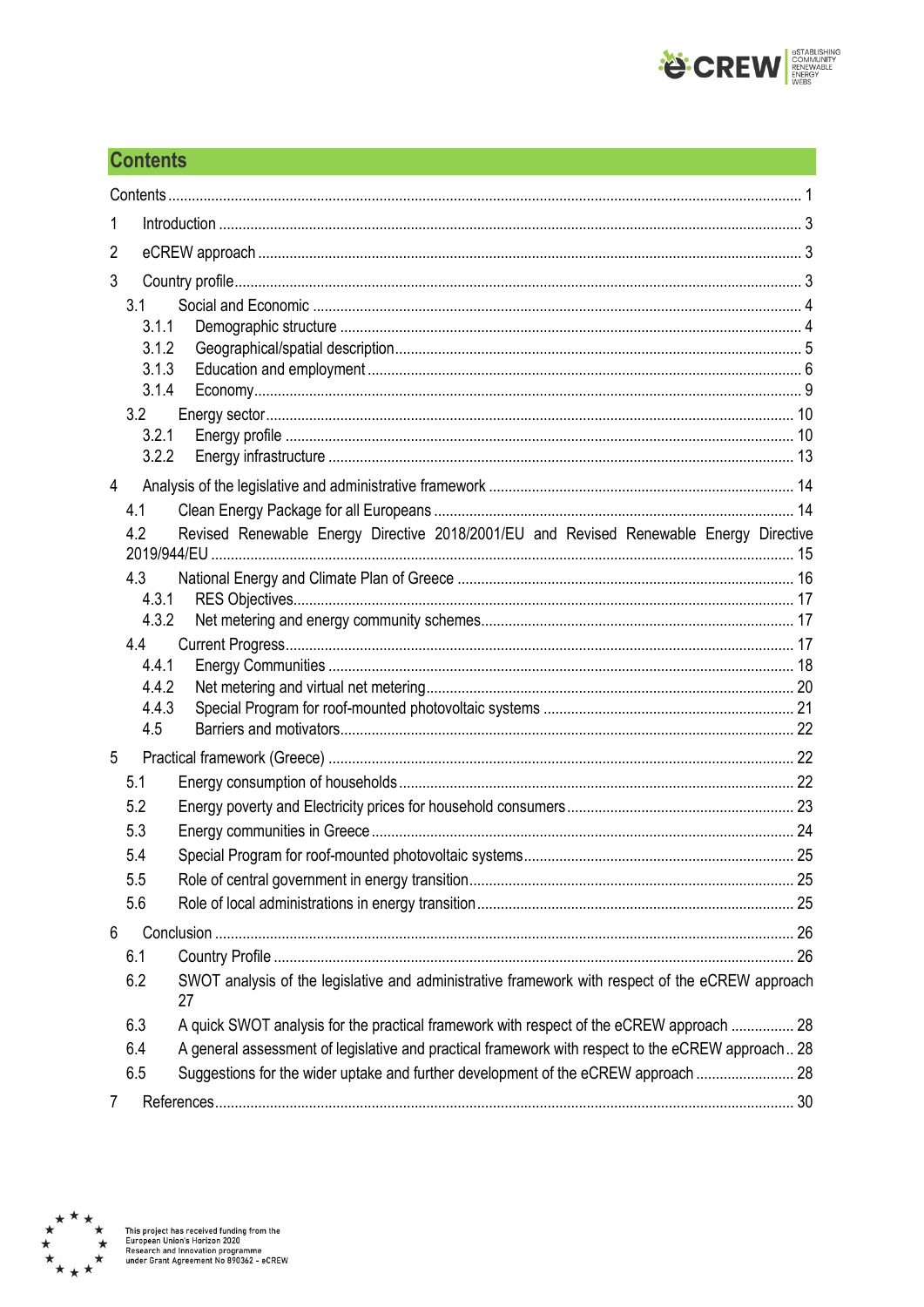



## **List of Tables and Figures**

| Table 7: Percentage (From 20 to 64 years) of Employment by educational attainment level 8                   |  |
|-------------------------------------------------------------------------------------------------------------|--|
| Table 8: Part-time employment and temporary contracts (From 20 to 64 years) in Thousand Person during 2011- |  |
|                                                                                                             |  |
|                                                                                                             |  |
|                                                                                                             |  |
|                                                                                                             |  |
|                                                                                                             |  |
| Table 13: Power Installed and Energy Generation per technology in May 2019, May 2020 and May 2021 14        |  |
|                                                                                                             |  |
|                                                                                                             |  |
|                                                                                                             |  |
|                                                                                                             |  |
| Table 18: Percentage of households' energy consumption (over the total final energy consumption) 23         |  |
|                                                                                                             |  |
|                                                                                                             |  |
| Table 21: Percentage of households in Greece who cannot keep dwellings sufficiently warm (2016 – 2018) 24   |  |
|                                                                                                             |  |
|                                                                                                             |  |
|                                                                                                             |  |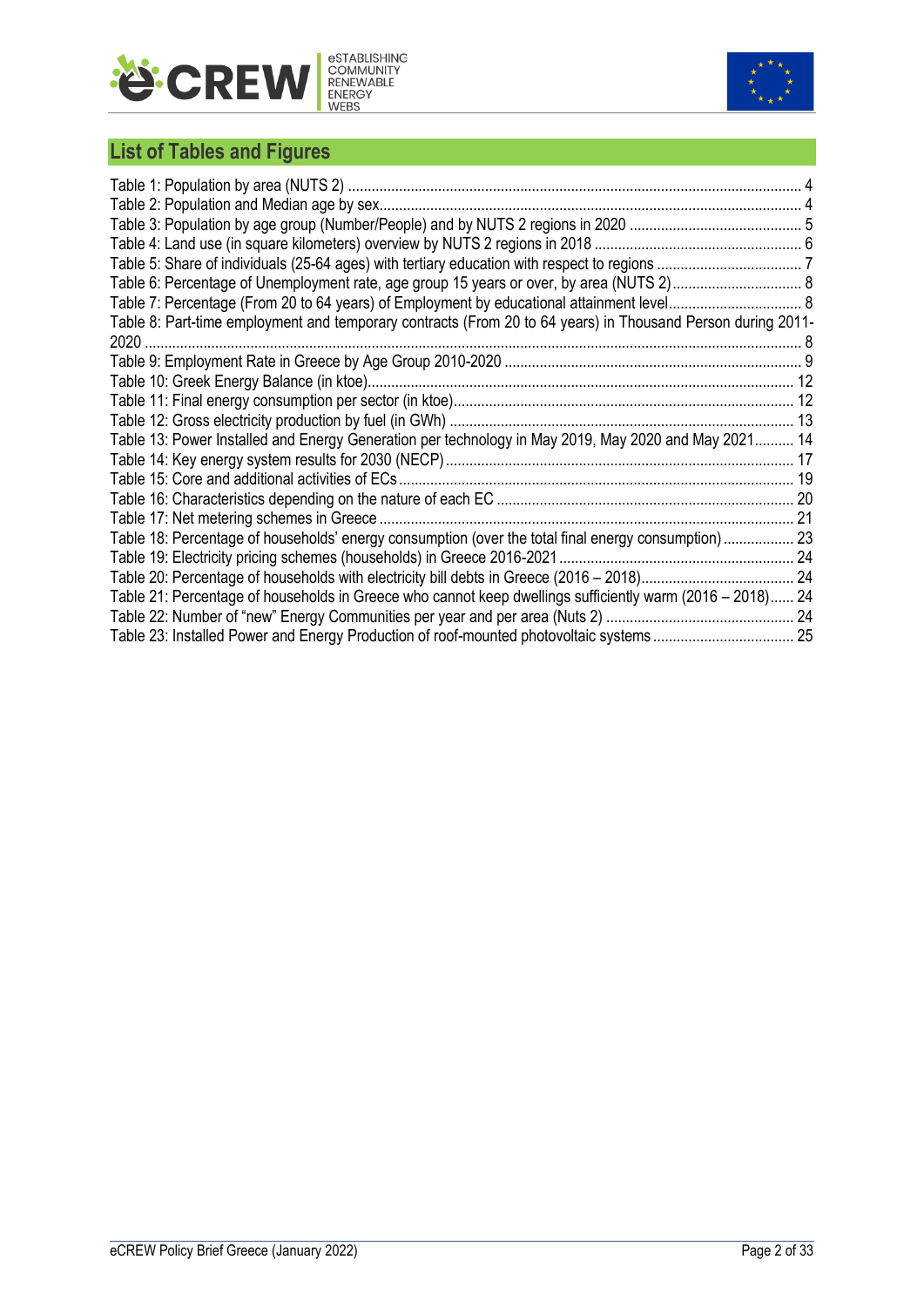



## <span id="page-4-0"></span>**1 Introduction**

This policy brief examines the regulatory and administrative frameworks applied in Greece, with a focus on how well existing regulatory and administrative infrastructures can be expected to support the implementation of the eCREW approach in the European Union and Turkey.

This policy brief focus on specific issues that Greece should consider in order to create an appropriate framework for energy communities, that is introduced via RED II (Renewable Energy Directive) 2018/2001/EU (Renewable Energy Community) and the Internal Electricity Market Directive (ED 2019) 2019/944 (Citizen Energy Community), as well as the Clean Energy for All Europeans Package's broader goals.

The Policy Brief provides an overview of the regulatory and administrative impediments as well as opportunities for eCREW development in Greece.

The research presented in this Policy Brief was conducted as part of eCREW's Work Package 5, led by Turkey's Izmir University of Economics.

## <span id="page-4-1"></span>**2 eCREW approach**

A CREW (Community Renewable Energy Web) is a group of citizens who work together to generate and store renewable power at the household level. CREWs are significant constructs through which citizens cooperate in energy-related initiatives, alongside CECs and RECs. Joining simply involves signing a CREW contract, with no advance payments or the requirement to form a legal corporation, involving very small or zero opportunity costs. The sizes of CREWs vary from small neighborhood groups to entire city districts.

The eCREW approach intends to activate and promote the inherent forces of community-based collective action projects (CAI). There is a need to empowering citizens and provide them with the tools to generate, store, and consume energy for their own needs, to ensure the prosperity of the economy, and combat climate change. These are critical steps toward a sustainable, secure, energy-efficient, and climate-neutral future energy system. Recent developments in EU law have prepared the way for the creation of Citizen Energy Communities (CECs) and Renewable Energy Communities (RECs), which will help to unleash the potential of such community-based initiatives. The EU will be providing with a certain amount of support for this (RECs). New business models, financially viable solutions, trustworthy ICT tools, and minimal entry barriers are required to engage as many as possible into such CAIs.

The main goal of eCREW is to establish and disseminate a way for people to make informed decisions and work together in groups. Thus, the eCREW approach is considered as the best method of creating collaboration among small to medium-sized groups to generate, store, and consume electricity, with a focus on reducing energy consumption at the system level.

## <span id="page-4-2"></span>**3 Country profile**

Greece is located in southeast Europe and has a surface area of 132.049 thousand square kilometers. The official language is Greek. Greece, a European Union member country since the 1<sup>st</sup> of January 1981, joined the Eurozone on 1<sup>st</sup> of January 2001 (European Union).

Greece's north-western neighbour is Albania, northern neighbours are Bulgaria and Macedonia, and the north-eastern neighbour is Turkey in the northeast. Greece has extensive seashores with Aegean Sea, Mediterranean Sea and Ionian Sea surrounding the east, south, and west, respectively.

Greece consists of thirteen administrative regions with a total of 74 regional units and 325 municipalities.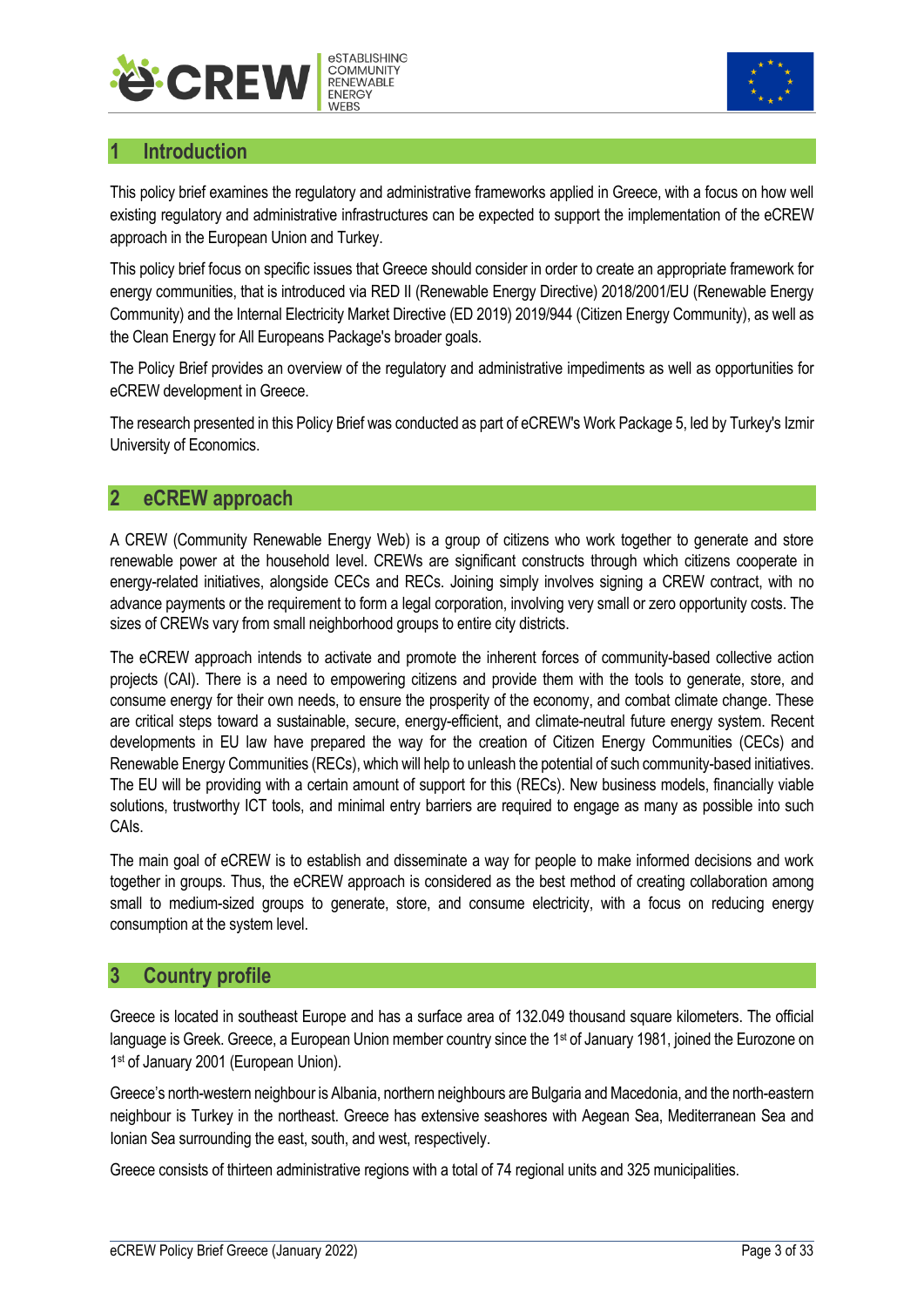<span id="page-5-2"></span>



## <span id="page-5-0"></span>**3.1 Social and Economic**

#### <span id="page-5-1"></span>**3.1.1 Demographic structure**

Greece's population was 10.718.565 million in 2020 according to Eurostat. As Table 1 and Table 2 show, the population decline as well as the median age increase can be linked to the severe economic crises and the following wave of emigration (Greek Energy Market Report, 2019). The constantly decreasing fertility rate between 1976 and 1999 was also another factor in the decline (World Bank Fertility Rate Statistics).

#### Table 1: Population by area (NUTS 2) (Source: Eurostat Greece)

|                                 | 2016       | 2017       | 2018       | 2019       | 2020       |
|---------------------------------|------------|------------|------------|------------|------------|
| <b>Attiki</b>                   | 3.781.274  | 3.773.559  | 3.756.453  | 3.742.235  | 3.738.901  |
| <b>Aegean Islands and Creta</b> | 1.163.257  | 1.174.757  | 1.185.513  | 1.200.055  | 1.213.532  |
| <b>North Greece</b>             | 3.098.520  | 3.089.659  | 3.080.730  | 3.074.204  | 3.068.650  |
| <b>Central Greece</b>           | 2.740.697  | 2.730.218  | 2.718.469  | 2.708.105  | 2.697.482  |
| Total                           | 10.783.748 | 10.768.193 | 10.741.165 | 10 724 599 | 10.718.565 |

There are eight cities in Greece with more than 100.000 inhabitants (World Population Review, 2021). These 8 cities constitute around 17.5% of the total population. 84.9% is located in the urban regions, an increase from the level of 80.2% in 2010, and 73.1% in 2000 (Worldometer Greece, 2020) Table 2 shows the distribution of population and the median age by gender in the last 5 years. It can be concluded that female to male ratio in total population is balanced. The median age in Greece is slightly higher than EU's average of 43.9 (Eurostat Median Age of Population).

|      |                   | <b>Female</b> | <b>Male</b> |
|------|-------------------|---------------|-------------|
| 2016 | <b>Population</b> | 5.559.538     | 5.224.210   |
|      | <b>Median age</b> | 45.2          | 42.5        |
| 2017 | <b>Population</b> | 5.546.916     | 5.221.277   |
|      | <b>Median age</b> | 45.6          | 42.8        |
|      | <b>Population</b> | 5.531.125     | 5.210.040   |
| 2018 | <b>Median age</b> | 46.0          | 43.1        |
| 2019 | <b>Population</b> | 5.516.306     | 5.208.293   |
|      | <b>Median age</b> | 46.4          | 43.3        |
| 2020 | <b>Population</b> | 5.503.077     | 5.215.488   |
|      | <b>Median age</b> | 46.7          | 43.6        |

Table 2: Population and Median age by sex (Source: Eurostat Greece)

The population structure of the main regions of the Greece is given in Table 3. The youth population (those under 15) is around 13.6% of the total, fewer than the elderly population (65 and older), about 22.2%. One may conclude that the population is aging, in parallel with Europe.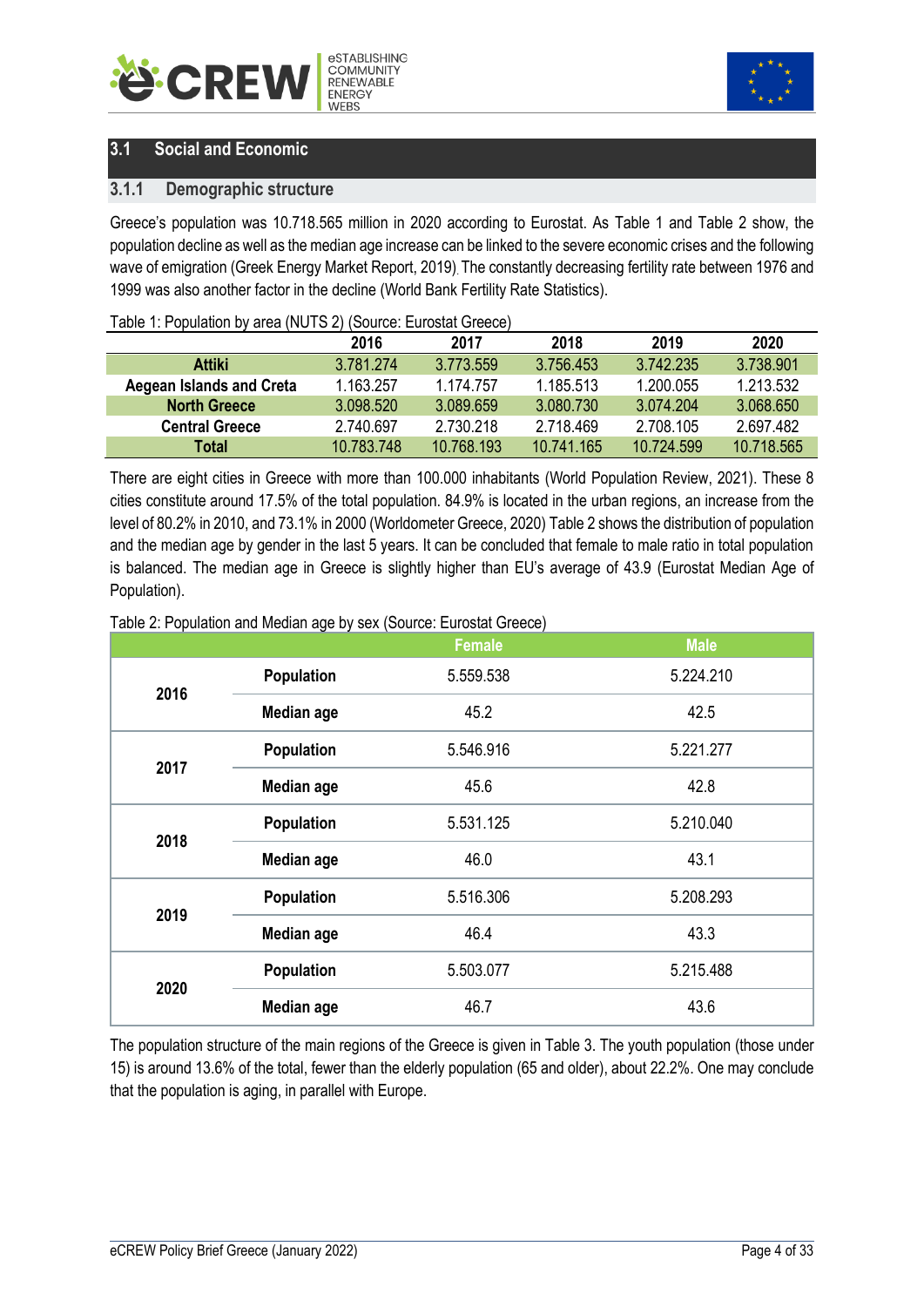<span id="page-6-1"></span>



| Table 3: Population by age group (Number/People) and by NUTS 2 regions in 2020 (Source: Eurostat Greece) |  |  |
|----------------------------------------------------------------------------------------------------------|--|--|
|----------------------------------------------------------------------------------------------------------|--|--|

|                     | <b>North Greece</b> | <b>Attiki</b> | <b>Central</b><br><b>Greece</b> | Aegean Islands and<br><b>Crete</b> |
|---------------------|---------------------|---------------|---------------------------------|------------------------------------|
| Less than 5 years   | 120.825             | 170.929       | 106.478                         | 63.723                             |
| From 5 to 9 years   | 141.194             | 179.932       | 125.135                         | 65.697                             |
| From 10 to 14 years | 158.834             | 186.601       | 139.213                         | 68.958                             |
| From 15 to 19 years | 160.543             | 184.735       | 136.509                         | 67.918                             |
| From 20 to 24 years | 165.262             | 191.688       | 133.550                         | 69.106                             |
| From 25 to 29 years | 160.005             | 197.971       | 133.313                         | 73.387                             |
| From 30 to 34 years | 161.446             | 210.839       | 147.115                         | 77.038                             |
| From 35 to 39 years | 199.935             | 269.525       | 180.460                         | 86.875                             |
| From 40 to 44 years | 219.881             | 299.472       | 191.392                         | 89.044                             |
| From 45 to 49 years | 224.034             | 291.279       | 197.238                         | 87.165                             |
| From 50 to 54 years | 231.313             | 284.075       | 198.494                         | 83.939                             |
| From 55 to 59 years | 207.564             | 252.623       | 182.412                         | 75.052                             |
| From 60 to 64 years | 199.583             | 235.297       | 178.516                         | 69.253                             |
| From 65 to 69 years | 179.606             | 207.776       | 159.936                         | 61.684                             |
| From 70 to 74 years | 163.411             | 194.841       | 150.244                         | 59.783                             |
| 75 years or over    | 375.214             | 381.318       | 337.477                         | 114.910                            |

The population of Greece is expected to reach 11.5 million by 2050 (Hellenic Statistical Authority), consisting of 50.5% male and 49.5% female.

The migration is an important factor in the population structure of Greece. The country is used by many migrants aiming to reach other parts of Europe. It is estimated that 850.000 people passed through Greece in so-called 2015 migration crisis (Stevis-Gridneff et al., 2020). The number of immigrants in 2019 was around 130.000. A World Bank study estimated the total migrants in 2015 as 1,242 million, constituting nearly 10% of the total population (World Bank International Migrant Stock Statistics).

#### <span id="page-6-0"></span>**3.1.2 Geographical/spatial description**

Greece has a surface are of 131.960 square kilometres, of which around 112.000 may be categorized as rural. The country is characterized by topographic diversity, including mountains, coastline and 6.000 islands that represent about 20% of the national territory, of which only 227 are inhabited. The sea, therefore, is an important factor of the daily life of many.

About 50% of Greece's land area is agricultural area. Agricultural land constituted 75.000 square kilometres until the mid-1990s, but has declined since. Forests, on the other hand, are expending and cover around 32% of the total surface. Only 2% of Greece's area is composed of inland waters. (OECD Land Cover Statistics).

|  |  | Table 4: Land use (in square kilometers) overview by NUTS 2 regions in 2018 (Source: Eurostat Greece) |
|--|--|-------------------------------------------------------------------------------------------------------|
|  |  |                                                                                                       |
|  |  |                                                                                                       |

|                                             | <b>North Greece</b> | <b>Attiki</b> | <b>Central</b><br><b>Greece</b> | <b>Aegean Islands and</b><br><b>Crete</b> |
|---------------------------------------------|---------------------|---------------|---------------------------------|-------------------------------------------|
| <b>Agriculture</b>                          | 17.864              | 793           | 22.094                          | 7.778                                     |
| <b>Forestry</b>                             | 19.068              | 756           | 16.216                          | 1.681                                     |
| <b>Fishing and aquaculture</b>              | 498                 |               | 239                             |                                           |
| Land use with heavy<br>environmental impact | 1.800               | 357           | 1.766                           | 711                                       |
| <b>Services and residential</b><br>area     | 983                 | 541           | 1.108                           | 533                                       |
| <b>Unused and abandoned</b><br>areas        | 11.372              | 1.413         | 17.339                          | 6.750                                     |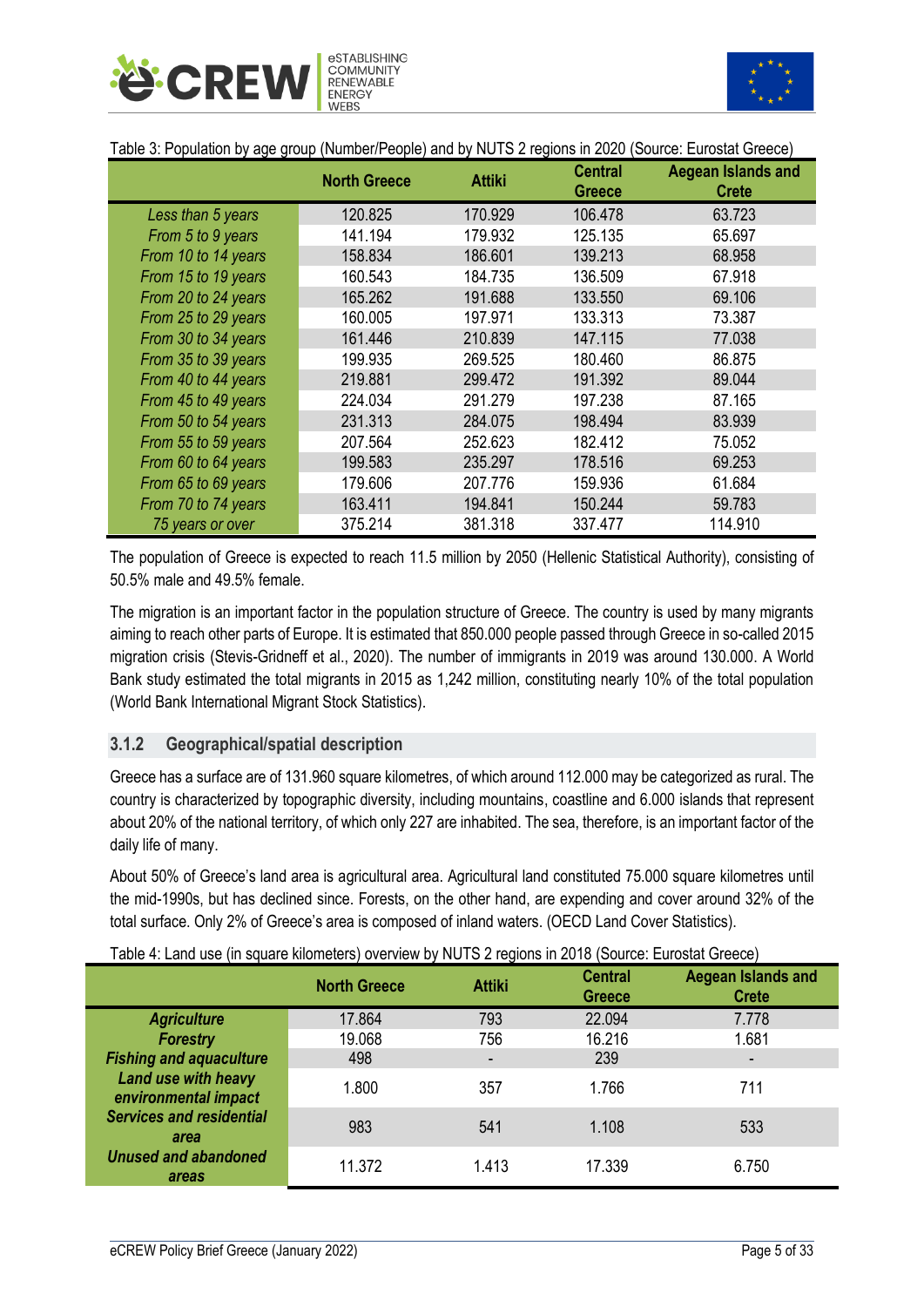<span id="page-7-1"></span>



| <b>Other primary sector</b><br><i>activities</i> | 15    |     | 10    | 6   |
|--------------------------------------------------|-------|-----|-------|-----|
| <b>Mining and quarrying</b>                      | 175   | 37  | 122   | 24  |
| <b>Energy production</b>                         | 156   |     | 148   | 17  |
| <b>Industry and manufacturing</b>                | 29    | 16  | 42    | 25  |
| <b>Water and waste treatment</b>                 | 248   | 5   | 134   | 87  |
| <b>Construction</b>                              | 38    | 6   | 32    | 21  |
| Transport,                                       |       |     |       |     |
| telecommunication, energy                        | 1.155 | 293 | 1.289 | 537 |
| distribution, storage,<br>protective works       |       |     |       |     |
| <b>Commercial, financial,</b>                    |       |     |       |     |
| professional and                                 | 51    | 61  | 58    | 34  |
| information services                             |       |     |       |     |
| <b>Community services</b>                        | 101   | 32  | 89    | 46  |
| Arts, entertainment and<br>recreation            | 209   | 39  | 169   | 47  |
| <b>Residential area</b>                          | 622   | 408 | 792   | 406 |

#### <span id="page-7-0"></span>**3.1.3 Education and employment**

As Figure 1 shows, the graduates with upper-secondary education or higher correspond to 79% of population (age group 25 – 64) in 2020, and this proportion has risen during the last decade. Table 5, on the other hand, shows the percentage who hold a diploma of tertiary education in different geographical parts in Greece; those with tertiary education attainment correspond to 41% of population between 25 – 64 in Attiki, and to 25.62% in Central Greece (Eurostat Greece).



Figure 1: Percentage of individuals (ages 25-64) in Greece with upper secondary education or higher (Source: Eurostat Greece)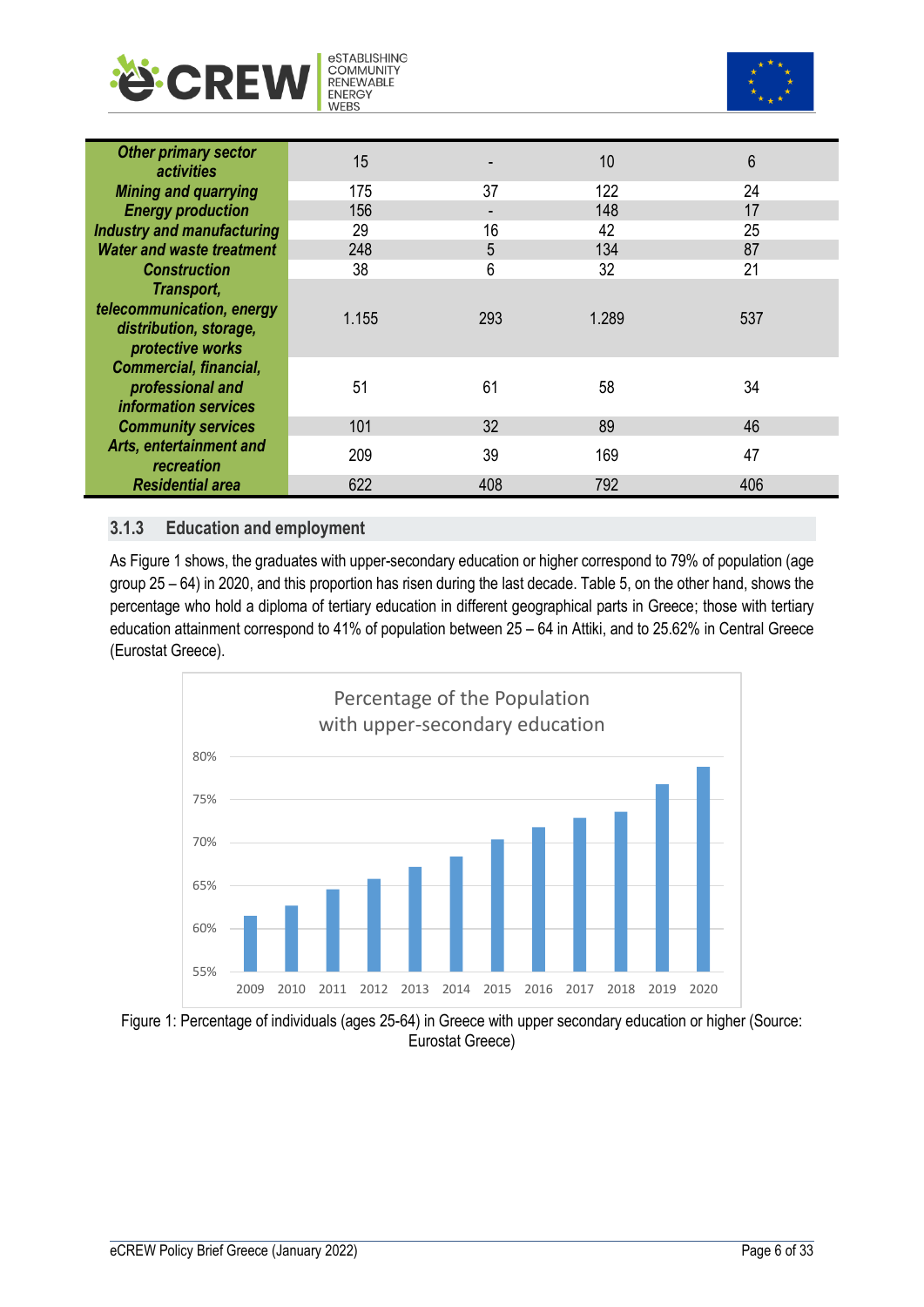<span id="page-8-0"></span>

| Table 5: Share of individuals (25-64 ages) with tertiary education with respect to regions (Source: Eurostat Greece) |  |  |  |  |
|----------------------------------------------------------------------------------------------------------------------|--|--|--|--|
|----------------------------------------------------------------------------------------------------------------------|--|--|--|--|

|                             | 2016  | 2017  | 2018  | 2019  | 2020  |
|-----------------------------|-------|-------|-------|-------|-------|
| <b>Attiki</b>               | 38.00 | 38.40 | 39.30 | 40.20 | 41.00 |
| Aegean Islands<br>and Creta | 23.27 | 24.17 | 23.97 | 25.13 | 26.60 |
| <b>North Greece</b>         | 26.48 | 27.70 | 29.15 | 28.52 | 28.70 |
| <b>Central Greece</b>       | 22.32 | 23.80 | 24.84 | 24.80 | 25.62 |

Despite a strong upward trend to the educational attainment in Greece over the years, the unemployment increased between 2008 and 2013 following the financial crises, and the Greek Debt Crisis, which caused a deep recession. The unemployment rate in Greece is shown in Figure 2. It is clearly seen that the financial crises of 2008 had a negative effect on the unemployment rate, especially when compared to that of EU. Although the economic recovery helped reduce unemployment since 2013, Greece (with Spain) has still the highest rate within the EU in 2021, 15.1%.



Figure 2: Total unemployment rate, age group 15 – 74 (Source: Eurostat Greece)

The Table 6 gives the unemployment rate in different regions of Greece. In comparison with the national average, unemployment is lowest in Attiki (14%) and highest in North Greece (18.3%).

Table 5: Percentage of Unemployment rate, age group 15 years or over, by area (NUTS 2) (Source: Eurostat Greece)

|                     | 2010  | 2011 | 2012 | 2013 | 2014 | 2015 | 2016 | 2017 | 2018 | 2019 | 2020 |
|---------------------|-------|------|------|------|------|------|------|------|------|------|------|
| <b>Attiki</b>       | 12.6  | 18   | 25.8 | 28.7 | 27.3 | 25.2 | 23.0 | 21.6 | 19.9 | 16.9 | 14.0 |
| Aegean              |       |      |      |      |      |      |      |      |      |      |      |
| Islands and         | 12.0  | 15.3 | 19.8 | 22.7 | 22.1 | 19.0 | 19.4 | 18.7 | 17.5 | 14.3 | 16.3 |
| Creta               |       |      |      |      |      |      |      |      |      |      |      |
| <b>North Greece</b> | 14.05 | 19.9 | 25.3 | 29.0 | 26.8 | 26.1 | 25.7 | 24.1 | 20.9 | 19.2 | 18.3 |
| Central Greece      | 12.1  | 16.3 | 22.0 | 24.4 | 25.1 | 24.5 | 23.1 | 20.8 | 18.3 | 16.8 | 16.9 |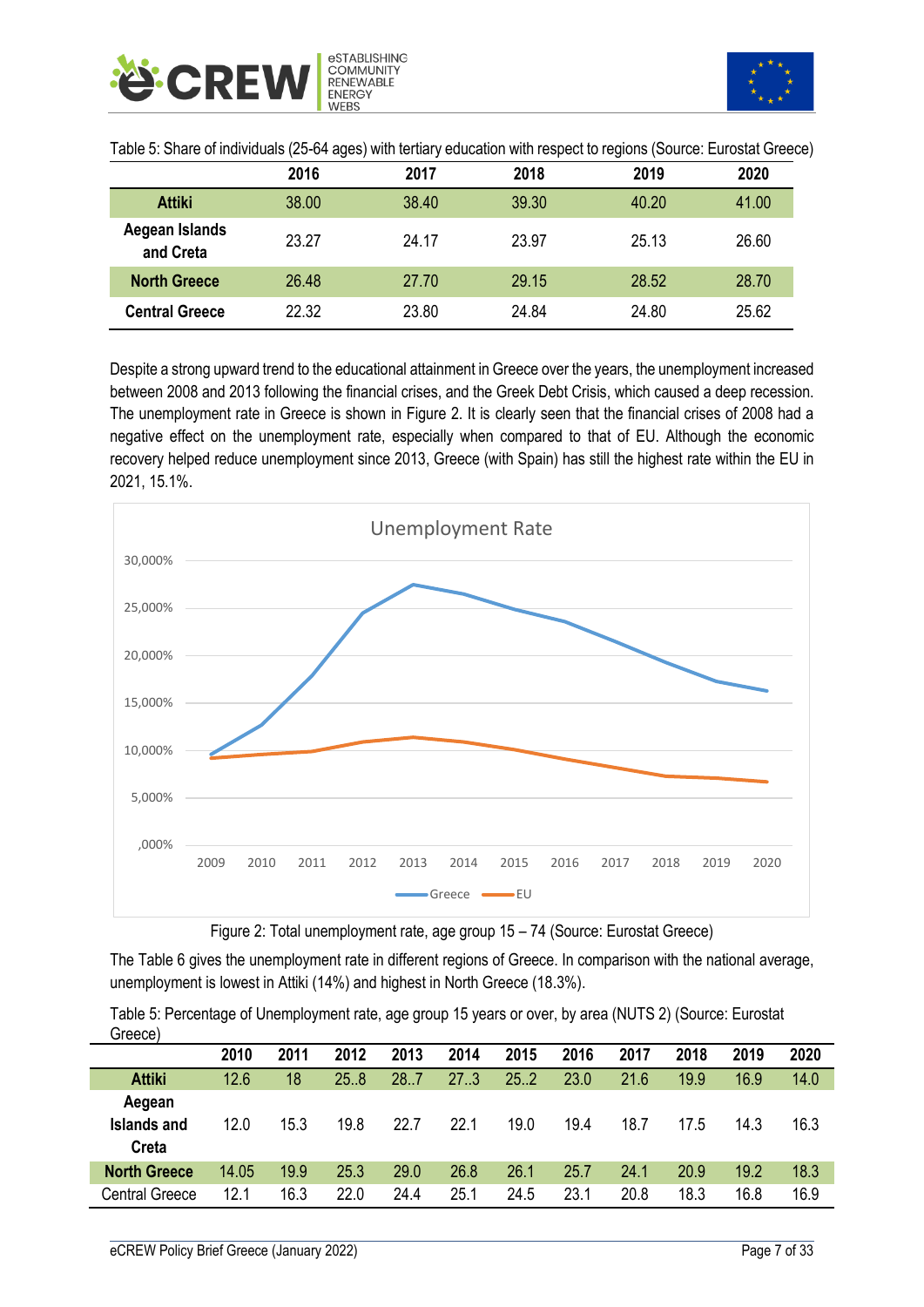<span id="page-9-0"></span>



There is a strong correlation between educational level and unemployment. Those who have completed their upper or post-secondary education and tertiary education are more likely to be employed. Table 7 shows that while 75% of the graduates of tertiary education are employed, the rate falls as low as 50% for those without primary education or who graduated from primary and lower secondary schools.

Table 6: Percentage (From 20 to 64 years) of Employment by educational attainment level (Source: Eurostat Greece)

|                                                           | 2011 | 2012 | 2013 | 2014 | 2015 | 2016 | 2017 | 2018 | 2019 | 2020 |
|-----------------------------------------------------------|------|------|------|------|------|------|------|------|------|------|
| Secondary education or<br>lower (levels 0-2)              | 53.5 | 48.0 | 45.8 | 46.5 | 48.1 | 48.1 | 49.2 | 49.9 | 50.2 | 49.9 |
| Upper or post-<br>secondary education<br>(levels 3 and 4) | 56.3 | 51.4 | 48.7 | 49.2 | 51.1 | 52.5 | 54.1 | 55.5 | 57.4 | 57.2 |
| <b>Tertiary education</b><br>$(levels 5-8)$               | 74.0 | 70.3 | 68.2 | 67.6 | 67.9 | 69.6 | 70.8 | 73.3 | 75.2 | 74.5 |

Around 4 million are employed in Greece. Nearly 3.6 million of these are in full time employment while the remaining work part time or with temporary contracts. The number in each category is given in Table 8.

Table 7: Part-time employment and temporary contracts (From 20 to 64 years) in Thousand Person during 2011- 2020 (Source: Eurostat Greece)

|                                                       | 2011 | 2012 | 2013 | 2014 | 2015 | 2016 | 2017 | 2018 | 2019 | 2020 |
|-------------------------------------------------------|------|------|------|------|------|------|------|------|------|------|
| <b>Employed persons</b><br>working part-time          | 260  | 274  | 285  | 318  | 330  | 349  | 354  | 336  | 343  | 319  |
| <b>Employed persons with</b><br>temporary contract    | 300  | 236  | 221  | 259  | 275  | 266  | 278  | 283  | 327  | 262  |
| <b>Underemployed</b><br>persons working part-<br>time | 156  | 186  | 211  | 236  | 241  | 264  | 256  | 241  | 229  | 205  |

The employment rate varies by age groups, where the 25-54 age group has the highest employment rate, followed by the older (55-64) and the younger (15-24) groups. The employment rate within the 55-64 age group demonstrates an increasing trend, in parallel to the situation as demonstrated by the OECD and the EU-27 averages (OECD Employment Rate Statistics), as demonstrated in Table 9.

Table 8: Employment Rate in Greece by Age Group 2010-2020 (Data Source: OECD Employment Rate Statistics)

|                 | Employment Rate in the Age Group (%) |       |       |  |  |
|-----------------|--------------------------------------|-------|-------|--|--|
| Age Group 15-24 |                                      | 25-54 | 55-64 |  |  |
| 2010            | 20.1                                 | 73.1  | 42.3  |  |  |
| 2011            | 16.1                                 | 68.8  | 39.5  |  |  |
| 2012            | 13.0                                 | 63.8  | 36.5  |  |  |
| 2013            | 11.8                                 | 61.3  | 35.6  |  |  |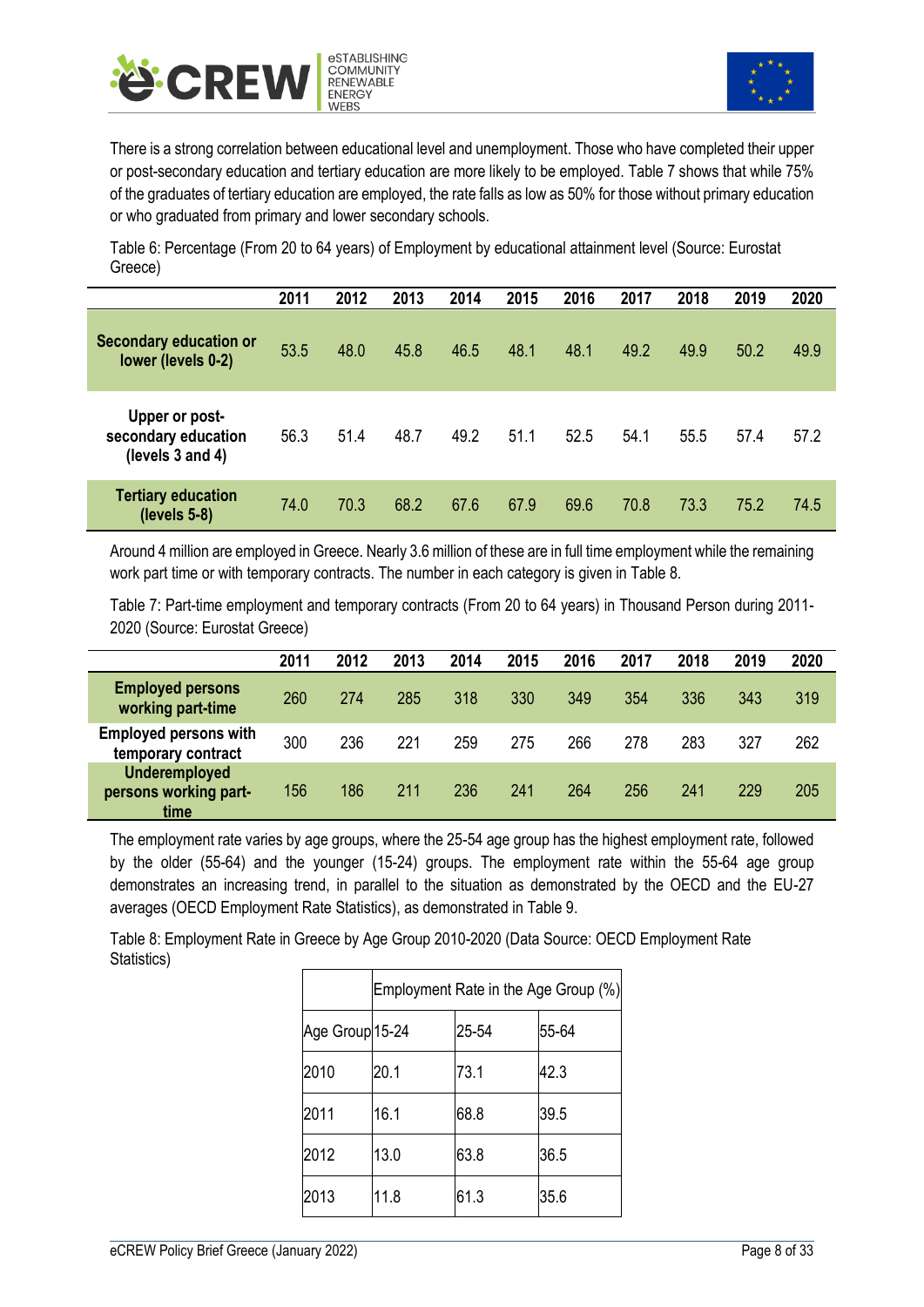<span id="page-10-1"></span>



| 2014 | 13.3 | 62.4 | 34.0 |
|------|------|------|------|
| 2015 | 13.0 | 64.5 | 34.3 |
| 2016 | 13.0 | 66.0 | 36.3 |
| 2017 | 14.1 | 67.4 | 38.2 |
| 2018 | 14.0 | 69.0 | 41.0 |
| 2019 | 14.5 | 70.8 | 43.2 |
| 2020 | 13.8 | 70.4 | 44.6 |

#### <span id="page-10-0"></span>**3.1.4 Economy**

As Figures 3 and 4 demonstrate, there was an increase in the net national income per capita and the gross domestic product per capita of Greece in first decade of the second millennium. However, the financial crisis of 2008 followed by the Debt Crisis caused the sharp decrease in both. Only after 2017 did the Greek Economy showed positive signs, as the Gross domestic product has showed an upward trend, even if rather weak. It is worth noting that according to the Summer 2021 Economic Forecast (European Commission), in case of Greece, the Gross domestic product growth was +1.9% in 2019, but it was -8.2% in 2020 due to the pandemic situation. The inflation follows the trend of the Gross domestic product growth and so, the inflation was +0.5% in 2019, but -1.3% in 2020 (EC Summer 2021 Economic Forecast).

As of 2018, the sectors with the highest shares in the Greek economy are trade (wholesale and retail), transportation, accommodation and construction, and food services industry, with a total share of 25.1%. On the other hand, education, defense, health and social work and public administration sectors account for 20.3%, and the real estate sector accounts for 16.3% (European Union).

53% of Greece's exports are to EU countries, with Italy (10% of Greece's exports), Germany (6% of Greece's exports), and Cyprus (6% of Greece's exports) having the highest shares. Out of the non-EU exports, Turkey and Lebanon have the highest shares with 6% and 4%, respectively (European Union).

In terms of imports, 51% originate from EU Member States (Germany 11% and Italy 8%), while outside the EU, Iraq and Russia both provide 8%, and China, 7% (European Union).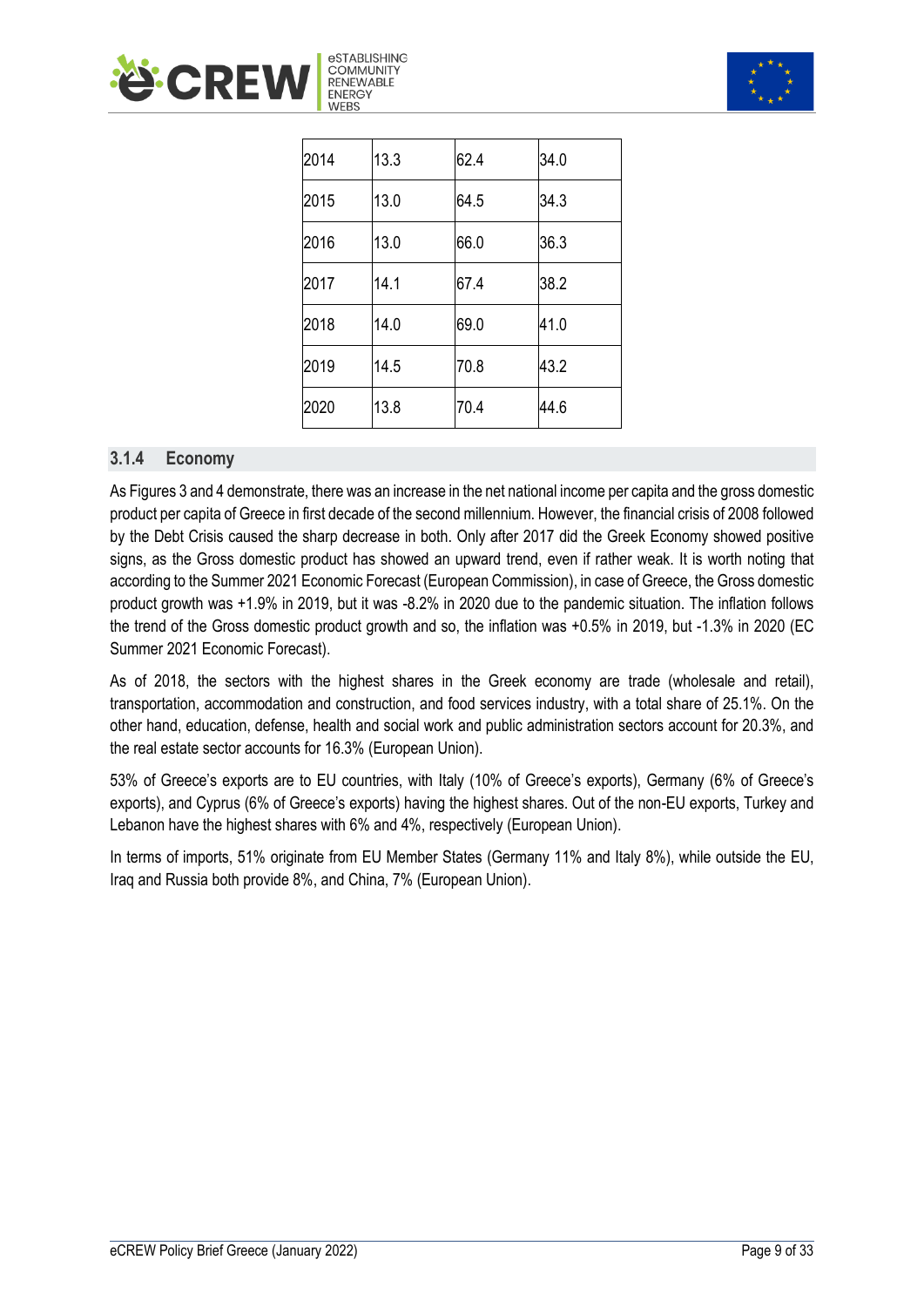





Figure 3: Net national income per capita in Greece (in €) (Hellenic Statistical Authority)



<span id="page-11-0"></span>

#### **3.2 Energy sector**

#### <span id="page-11-1"></span>**3.2.1 Energy profile**

The Energy sector is a leading sector for Greece's economy, as it had contributed approximately 6 billion Euros (€) in 2017, corresponding to 3.8% of the total domestic value added (Vettas et al., 2021).

Even though the Greek economy contracted after the financial crisis of 2008 and debt crisis, the energy sector appeared to have sustained only slight losses. In fact, there is an increase in terms of the share of the energy sector in Greece's GDP from the 2008 level of 2.7% to the level of 3.8% in 2017 (Vettas et al., 2021).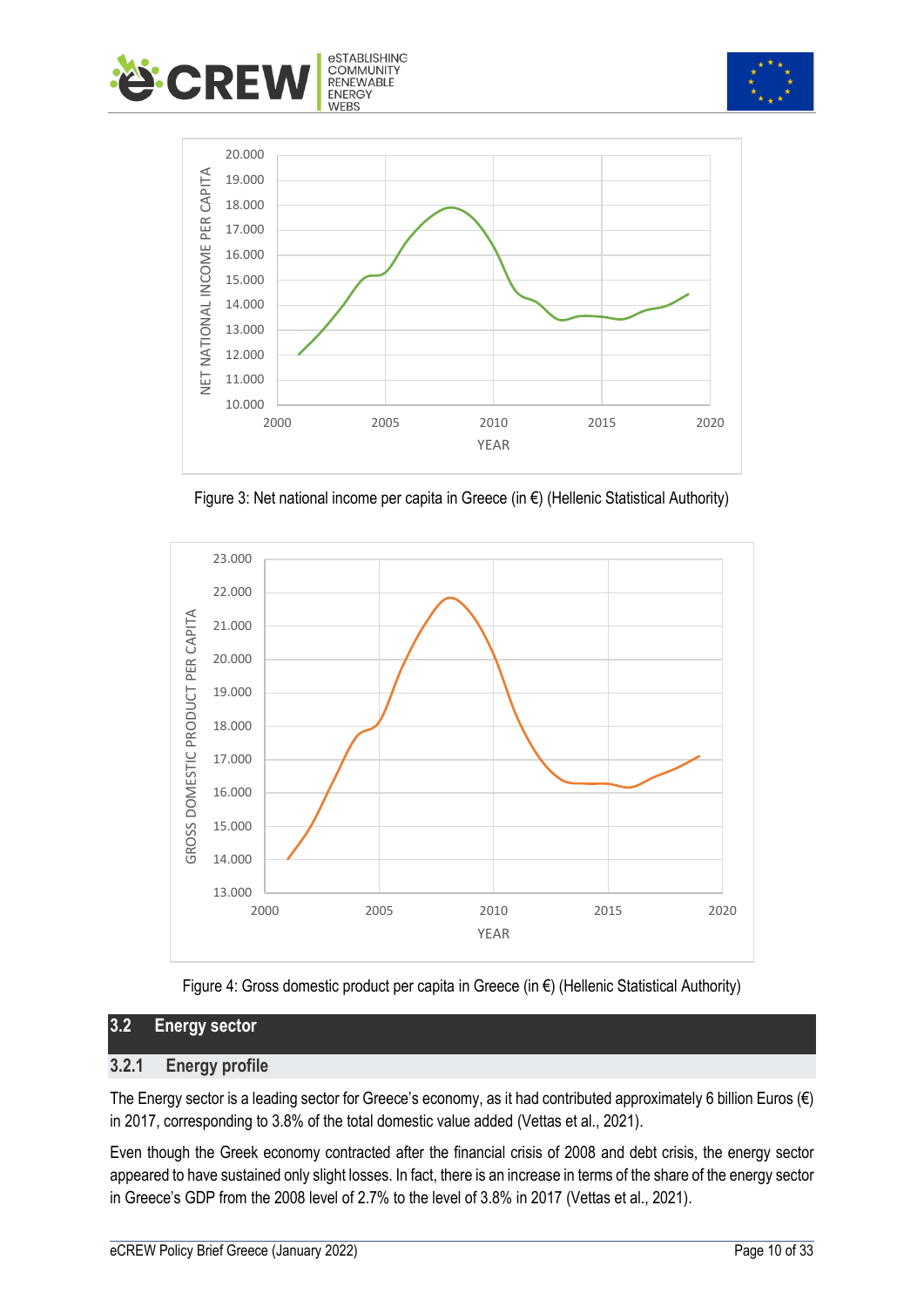



More specifically, the contribution of Energy sector to the gross domestic product is estimated at  $\epsilon$  9.3 billion in 2017. When the indirect effects of the energy sector are also considered, 6,236 million Euros ( $\epsilon$ ) of the GDP is directly associated with the Energy sector. The main contributions in this respect are based on the electricity sector, oil refineries, and the gas sector). The remaining amount (3,052 million in terms of GDP) is linked to the indirect effect. Therefore, every euro GDP of the Energy sector generates, either directly or indirectly,  $\epsilon$  1.5 GDP in the Greek economy (Vettas et al., 2021).

The energy sector also contributes significantly to the employment levels. In 2017, 102.6 thousand jobs (in full – time equivalence), corresponding to 2.5% of total employment in Greece, was related to Energy sector. Of these 102,6 thousand jobs, it is estimated that the number employed directly in Energy sector was 45.2 thousand, and indirectly, 57.4 thousand. As a result, one new job in the Energy sector led to another 1.27 new jobs in Greek economy. Finally, it is noteworthy that the proportion of employment in Energy sector (compared to the total employment) remained stable during 2008-2017, even though the employment in the sector decreased by 10.5 thousand jobs (Vettas et al., 2021).

The net imports in energy sector play a crucial role in Greek economy. In early 2000s, the exports of energy products corresponded to approximately 15% of total Greek exports, equivalent 2 billion Euros (€). However, by 2019, the exports of energy products, 97% related to oil and 2% in electricity and gas, corresponded to 31.5%, equivalent to 10,7 billion Euros (€) (REScoop). On the other hand, while in early 2000s, the energy imports represented 12% of total Greek imports, in 2019 the percentage rose to 27%, representing 15 billion Euros (€). The main energy products are crude oil and petroleum products, and imports of each exceeded 13 billion Euros (€) in 2019. The value of imports of natural gas and electricity were 1.4 billion Euros (€) and 500 million Euros (€) respectively in 2019 (Vettas et al., 2021).

Greece's energy profile is summarized in Table 10. The effect and the importance of energy importing activities can easily be seen, as the primary production is insufficient to meet the final energy consumption. One can conclude, therefore, that Greece is among the energy dependent countries.

|                                                                  | 2011   | 2012   | 2013   | 2014   | 2015   | 2016   | 2017   | 2018   | 2019   |
|------------------------------------------------------------------|--------|--------|--------|--------|--------|--------|--------|--------|--------|
| <b>Primary production</b>                                        | 9.679  | 10.476 | 9.366  | 8.860  | 8.530  | 6.772  | 7.491  | 7.535  | 6.367  |
| Net imports                                                      | 19.590 | 19.444 | 16.172 | 16.926 | 18.381 | 18.500 | 18.910 | 18.380 | 19.321 |
| <b>Gross available energy</b><br>(+/- Change in stock)           | 30.290 | 29.511 | 26.189 | 25.859 | 25.871 | 25.374 | 26.529 | 26,009 | 26.070 |
| Transformation<br>(Electricity and heat<br>generation, Refinery) | 6.755  | 6.751  | 6.028  | 5.322  | 4.505  | 3.623  | 4.612  | 4.301  | 3.927  |
| <b>Energy sector</b>                                             | 1.514  | 1.896  | 1.943  | 1.843  | 1.785  | 1.921  | 2.069  | 1.996  | 1.741  |
| <b>Distribution losses</b>                                       | 258    | 158    | 335    | 357    | 429    | 350    | 104    | 461    | 336    |
| <b>Available for final</b><br>consumption                        | 18.270 | 17.800 | 15.090 | 15.694 | 16.546 | 16.883 | 16.623 | 15.977 | 16.417 |
| <b>Final consumption</b><br>(non-energy)                         | 883    | 725    | 650    | 705    | 700    | 593    | 869    | 906    | 921    |
| <b>Final consumption</b><br>(energy)                             | 18.185 | 16.403 | 14.668 | 14.804 | 15.741 | 15.879 | 15.721 | 15.169 | 15.402 |

Table 9: Greek Energy Balance (in ktoe) (Source: Eurostat Greece)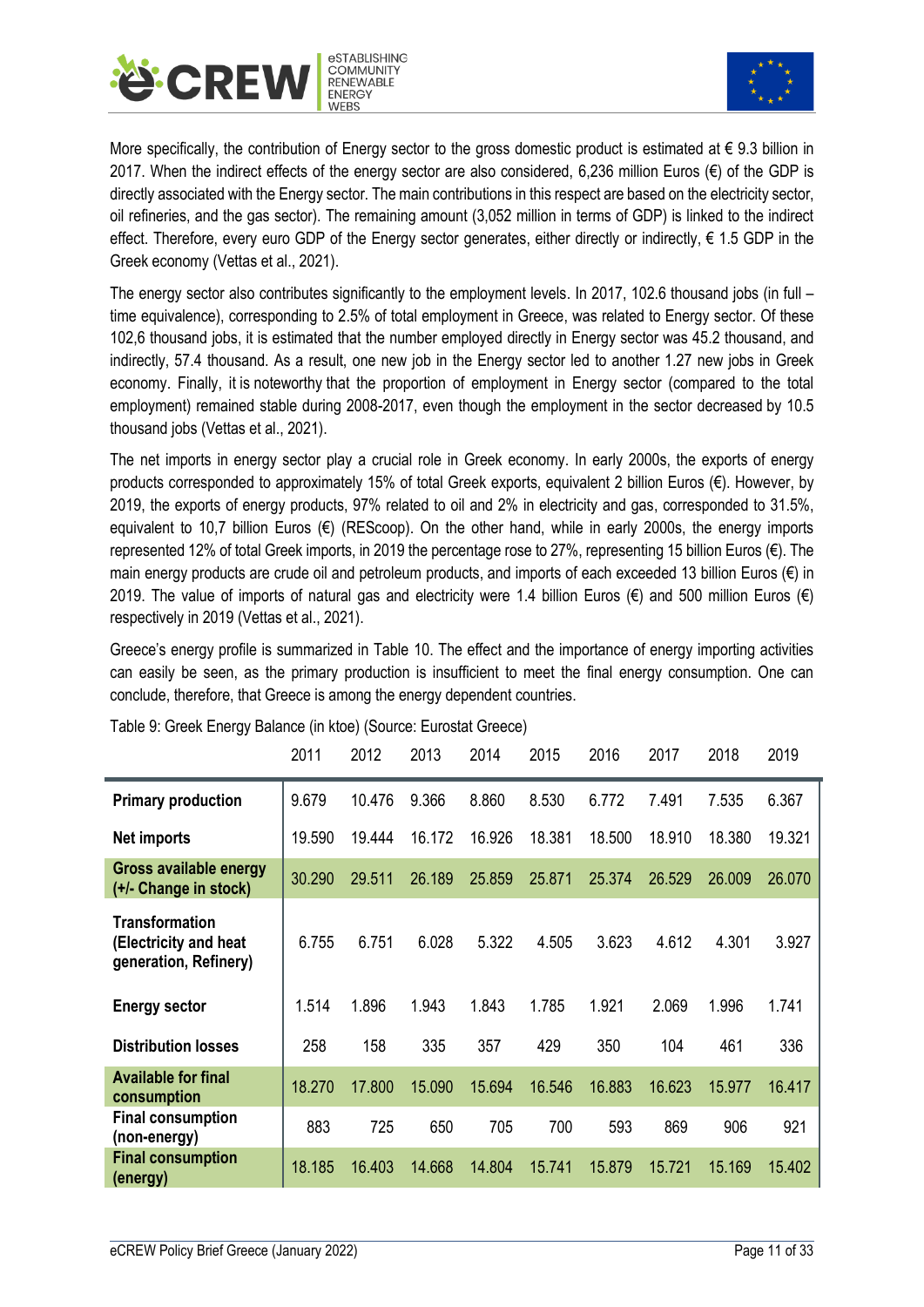<span id="page-13-0"></span>



The energy consumption of different sectors is given in Table 11. As seen, the transportation activities and household usage constitute nearly 2/3 of total final consumption, while industrial consumption is still at a lower level than a decade ago.

|           |                                                                   | 2011  | 2012  | 2013  | 2014  | 2015  | 2016  | 2017  | 2018  | 2019  |
|-----------|-------------------------------------------------------------------|-------|-------|-------|-------|-------|-------|-------|-------|-------|
| Industry  |                                                                   | 3.323 | 2.995 | 2.836 | 3.088 | 3.128 | 3.073 | 2.763 | 2.739 | 2.588 |
| Transport |                                                                   | 6.706 | 5.616 | 5.609 | 5.635 | 5.753 | 5.897 | 5.815 | 5.897 | 6.046 |
|           | Services                                                          | 1.870 | 1.941 | 1.821 | 1.714 | 1.875 | 2.038 | 2.192 | 2.093 | 2.135 |
| Other     | Households                                                        | 5.526 | 5.096 | 3.821 | 3.845 | 4.461 | 4.349 | 4.413 | 3.914 | 4.114 |
| sectors   | &<br>Agriculture<br>forestry, Fishing, Not<br>elsewhere specified | 761   | 755   | 582   | 521   | 523   | 522   | 538   | 509   | 519   |

Table 10: Final energy consumption per sector (in ktoe) (Source: Eurostat Greece)

The National Energy and Climate Plan (NECP), which sets out specific energy and climate objectives by 2030, gives special importance to the transportation sector, which has the biggest share of total final energy consumption by sector. Transport is also important since it is the primary cause of air pollution, noise, congestion, and traffic accidents, which is a threat to a clean future.

Currently, petroleum products account for 96% of total consumption, while bioenergy accounts for nearly 3%. The remaining consumption comes from natural gas and electricity. The NECP foresees a decline in the use of petroleum products (from 96% to 91%) by 2030 while the use of electricity and natural gas are expected to increase from 0,26% to 2,18% and 0,40% to 1,44% respectively. The Figure below shows the targets for energy consumption in the transport sector set by NECP.





A major category of tax revenue is related to energy products due to the inelastic demand for energy products, as well as the target regarding the negative externalities linked to environmental and other impacts. Furthermore, an excise duty (VAT) is applied on energy products (oil, electricity and gas), from which the tax revenue in Greece amounted to 4.28 billion Euros (€) in 2019 (Vettas et al., 2021).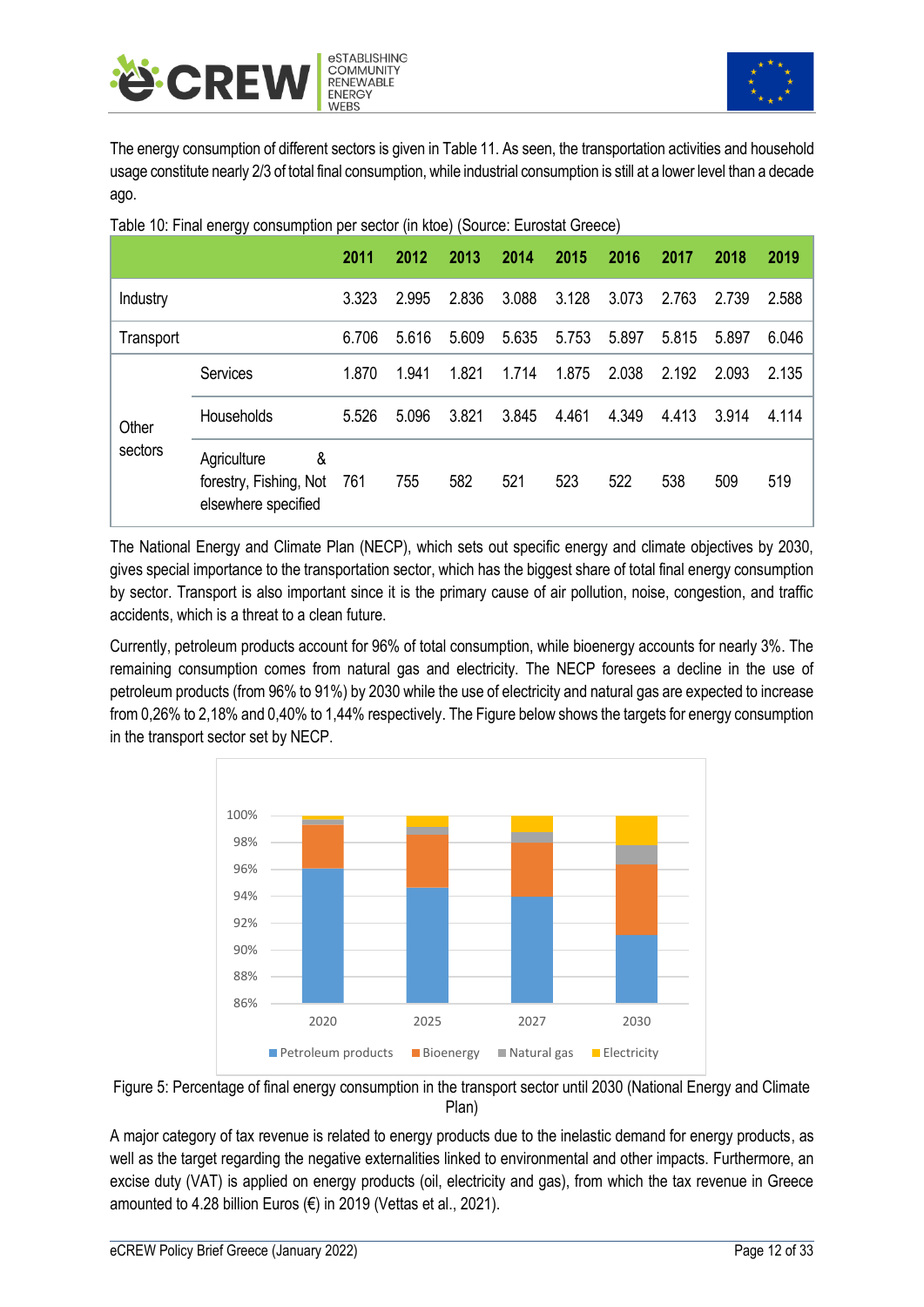<span id="page-14-1"></span>



#### <span id="page-14-0"></span>**3.2.2 Energy infrastructure**

Based on the Eurostat data, Table 12 shows the gross electricity production by fuel in Greece from 2014 until 2019. A significant reduction in electricity production by lignite was possible thanks to an increase on the share of renewable sources (mostly solar photovoltaic and wind) and natural gas in electricity production.

|  |  | Table 11: Gross electricity production by fuel (in GWh) (Source: Eurostat Greece |
|--|--|----------------------------------------------------------------------------------|
|  |  |                                                                                  |

|                                       |                                           | 2014   | 2015   | 2016   | 2017      | 2018   | 2019        |
|---------------------------------------|-------------------------------------------|--------|--------|--------|-----------|--------|-------------|
| <b>Solid fossil fuels</b>             | Lignite                                   | 25.746 | 22.107 | 18.883 | 18.765    | 17.185 | 12.124      |
| Natural gas and manufactured<br>gases | Natural gas                               | 6.776  | 9.090  | 14.868 | 17.113    | 14.080 | 11.347      |
|                                       | Refinery gas                              | 726    | 779    | 567    | 384       | 634    | 630         |
| Oil and petroleum products            | Liquified<br>petroleum<br>gases           | 14     | 0      | 105    | 15        | 5      | $\mathbf 0$ |
|                                       | oil<br>Gas<br>and<br>diesel oil           | 986    | 1.106  | 1.080  | 1.203     | 1.115  | 1.104       |
|                                       | Fuel oil                                  | 3.818  | 3.778  | 3.813  | 3.908     | 3.793  | 3.777       |
|                                       | Hydro                                     | 4.607  | 6.150  | 5.565  | 4.040     | 5.760  | 4.051       |
|                                       | Wind                                      | 3.689  | 4.621  | 5.146  | 5.537     | 6.300  | 7.266       |
| <b>Renewables and Biofuels</b>        | Solar<br>Photovoltaic                     | 3.792  | 3.900  | 3.930  | 3.991     | 3.791  | 4.429       |
|                                       | <b>Biogases</b>                           | 220    | 230    | 270    | 300       | 302    | 378         |
| <b>Non-renewable wastes</b>           | Industrial<br>(non<br>waste<br>renewable) | 100    | 112    | 207    | $\pmb{0}$ | 286    | 290         |

Within the four main coal mine fields, around 7.5 billion tons of lignite is estimated to be deposited. 80% of Greece' coal production is supplied from the coal mines in Western Macedonia (a reserve of 1.5 billion tons) (Hebda, 2021).

In parallel with the expansion in the gas sector in Greece in the recent years, new power plants fuelled by gas are being established. At present, there are 13 gas-fuelled plants, and these are located close to the gas pipelines (Hebda, 2021).

Greece has one mainland electrical system and 29 autonomous systems in non-interconnected islands. The energy demands of the islands (e.g., Chios, Crete, Euboea, Rhodes) were provided through power plants that use oil as fuel. There is a recent transformation of these oil-fired plants to gas-fired plants (e.g., Chania plant in Crete, Aliveri plant in Euboea, and Soroni plant in Rhodes) (Hebda, 2021).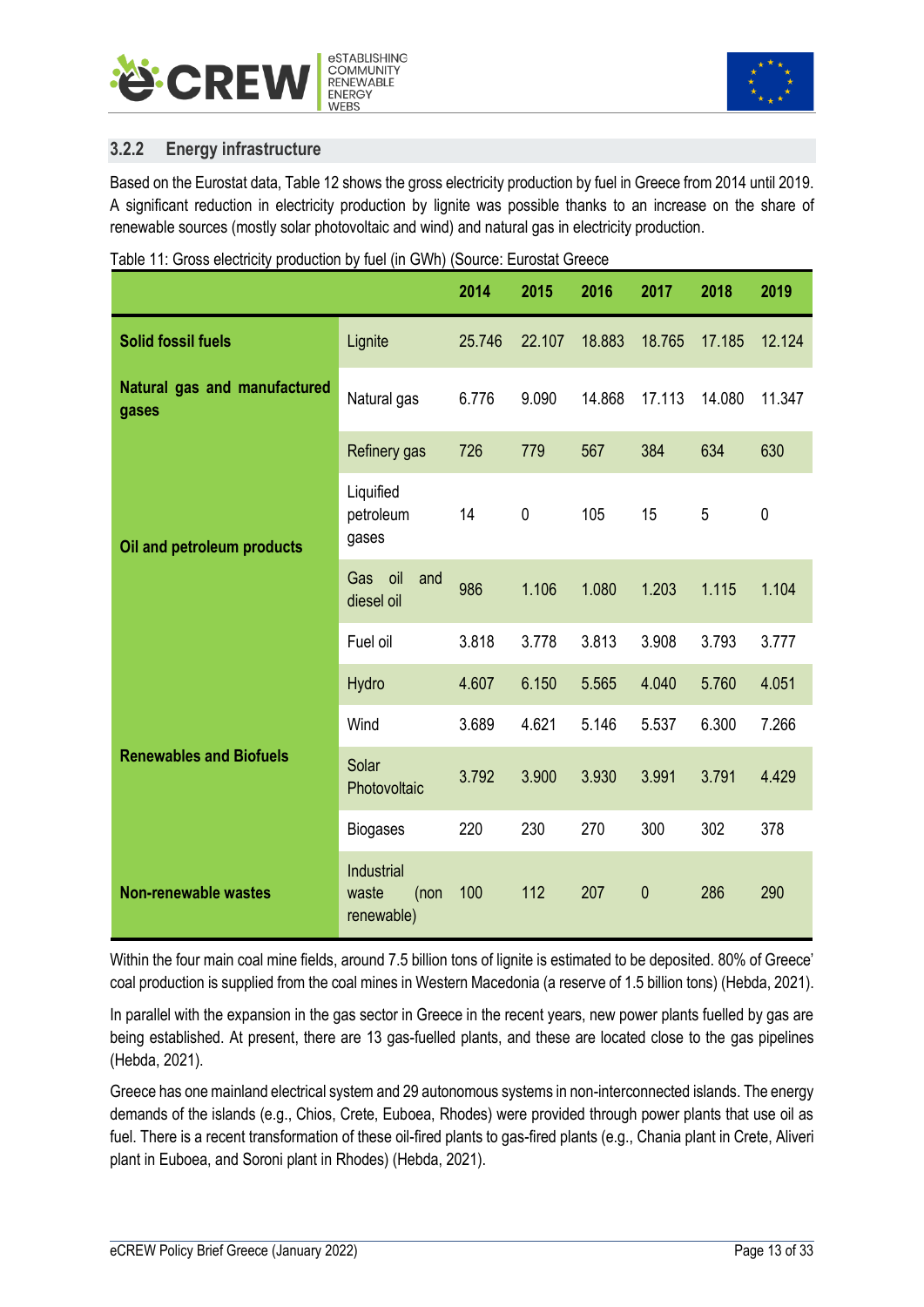<span id="page-15-2"></span>



As Table 12 and Table 13 show, the installed power of RES in Greece is increasing. However, the installed power of solar roofs has remained stable, because of the program designed for enhancing the deployment of rooftop photovoltaic systems. This program was effect for mainland Greece as well as the interconnected islands, between 2009 and 2019 (Gkarakis, 2015).

It is known that the new Special Program for roof-mounted photovoltaic systems will be launched with reduced capacity per installation to 6 kWp.

Table 12: Power Installed and Energy Generation per technology in May 2019, May 2020 and May 2021 (Source: DAPEEP)

|                                                             | <b>May 2019</b>         |                               | <b>May 2020</b>         |                               | <b>May 2021</b>            |                               |  |
|-------------------------------------------------------------|-------------------------|-------------------------------|-------------------------|-------------------------------|----------------------------|-------------------------------|--|
|                                                             | Power<br>Installed (MW) | Energy<br>Generation<br>(GWh) | Power<br>Installed (MW) | Energy<br>Generation<br>(GWh) | Power<br>Installed<br>(MW) | Energy<br>Generation<br>(GWh) |  |
| Wind                                                        | 3.059.32                | 684.01                        | 3.875.6                 | 557.7                         | 4.350.0                    | 675.7                         |  |
| <b>Photovoltaic</b>                                         | 2.275.69                | 350.80                        | 2.511.8                 | 399.7                         | 3.096.1                    | 518.9                         |  |
| Solar roof                                                  | 375.1                   | 42.76                         | 375.1                   | 31.4                          | 375.3                      | 39.4                          |  |
| <b>Biomass &amp;</b><br><b>Biogas</b>                       | 84.24                   | 30.55                         | 89.9                    | 36.1                          | 104.5                      | 41.6                          |  |
| <b>Small</b><br>hydroelectric                               | 240.82                  | 76.31                         | 233.5                   | 50.1                          | 245.5                      | 57.2                          |  |
| <b>Hydroelectric</b>                                        | 0.40                    | 0.07                          | 2.95                    | 0.10                          | 2.95                       | 0.16                          |  |
| <b>Cogeneration of</b><br>high efficiency<br>heat and power | 228.77                  | 83.29                         | 237.4                   | 89.2                          | 236.5                      | 94.9                          |  |

The National Energy and Climate Plan (NECP) of Greece involves the objective of phasing out the use of lignite for power generation until 2028. One significant step towards this objective is the closing of all lignite-fired power plants in Greece by 2023. Accordingly, the share or renewable sources in power generation is targeted to increase. The policymaking in this respect needs to consider the dynamics of the electricity market as well as overcoming the economic effects (such as on those regions where the economy depends highly on coal mining). Therefore, specific transition policies are planned, along with a strategy for their finance (EC Summer 2021 Economic Forecast). For this reason, a comprehensive plan for such transition in Greece, "Just Transition Development Plan of lignite areas", was introduced in 2020.

## <span id="page-15-0"></span>**4 Analysis of the legislative and administrative framework**

#### <span id="page-15-1"></span>**4.1 Clean Energy Package for all Europeans**

The framework for the energy and climate related policies of the European Union are established by the "2030 Climate and Energy Policy Framework" of 2014. Covering the period from 2020 to 2030, the Climate and Energy Framework emphasizes the role and empowerment of citizens in terms of energy and climate actions. To this end, it is stated that the framework will "by developing a reliable and transparent governing system free of administrative burdens will assist the European Union in achieving the intended energy policy objectives and targets". This framework has been further supported by the "Clean Energy Package for all Europeans". In what follows, the Internal Market for Electricity Directive, the Energy Efficiency Directive, the Energy Performance of Buildings Directive and the Regulation for the Governance of Energy Union were introduced within the context of the Clean Energy Package for all Europeans, (Henrich Böll Stiftung, 2020).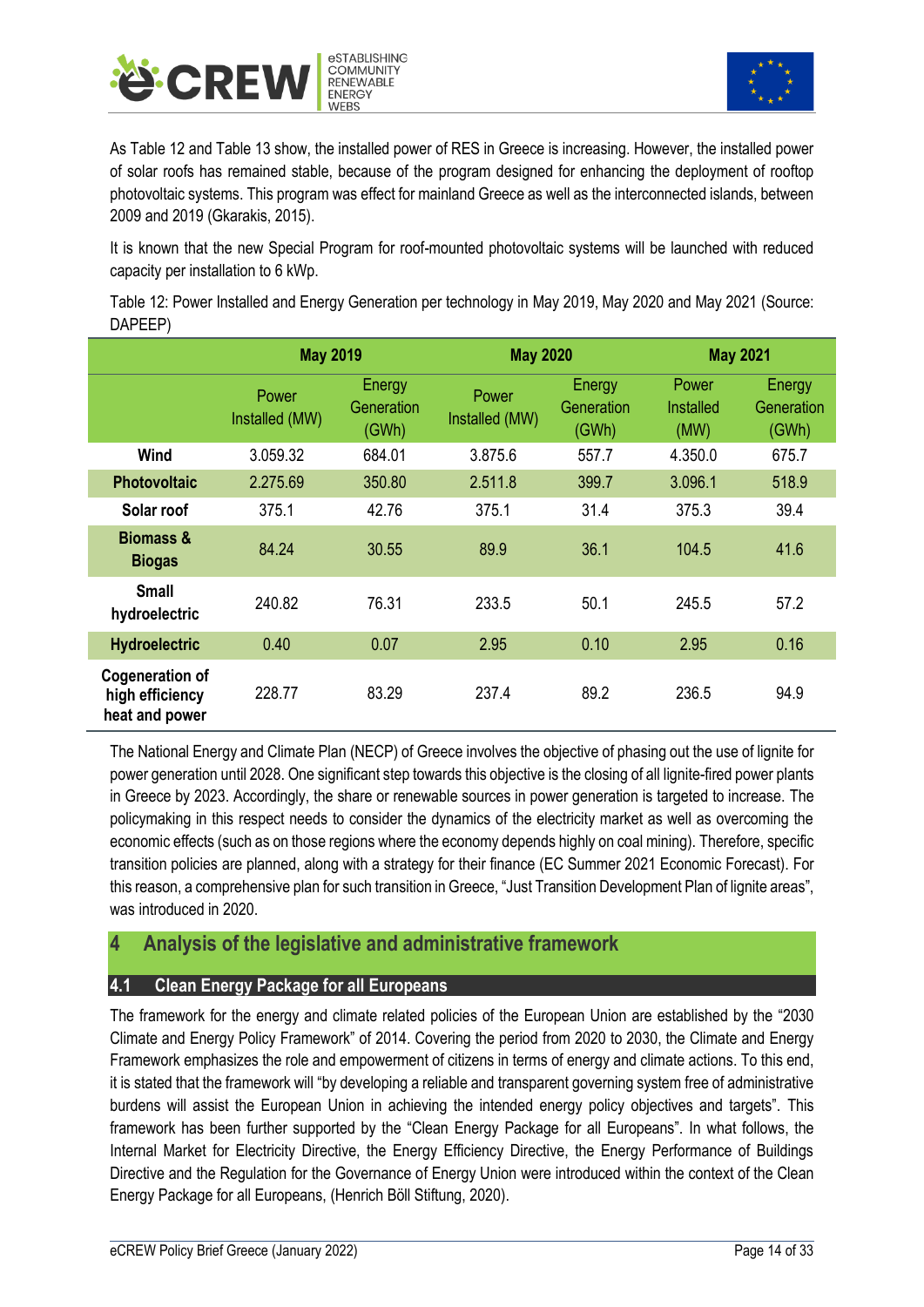



These legislations share a common perspective of placing the citizens in the core of the energy system. Empowerment and active participation of individuals in the energy market are established as key components of the energy transition for Europe. For this purpose, one of the key policy goals of the European Commission is to alleviate the barriers and enhance the individuals to participate in the energy market. Considering the traditional roles of consumers in the energy market, this, in turn, requires a transformation involving becoming prosumers (producing and selling energy), as well as storing, sharing, and exchanging energy. At this point, Energy Communities are very significant in terms of facilitating the consumers to take on their new roles in the energy system, hence, supporting energy transition. In doing so, energy communities will also help alleviate energy poverty. Energy communities also provide individuals with means of tracking their energy usage, responding to changes in energy prices, as well as achieving behavioural change supporting the process of transitioning to cleaner energy (Henrich Böll Stiftung, 2020).

The Clean Energy Package for all Europeans of 2016 introduces 8 laws, with significant implications concerning individuals in the energy system as well as the environmental and economic aspects. Through these legislations, the EU marks its pioneering role in terms of climate action and supports the target of achieving a carbon-neutral Europe by 2050 (European Union).

The 2030 target for the European Union in terms of the share of renewable sources in the energy mix is stated in the [Renewable Energy Directive](https://ec.europa.eu/energy/topics/renewable-energy/renewable-energy-directive/overview_en) (2018/2001/EU) of 2018, at an ambitious level of 32% (European Union).

The Clean Energy Package for all Europeans also involves provisions on the electricity market. More specifically, the package targets to increase the share of renewable resources in electricity production, while establishing a more flexible electricity market. In this respect, the position of ACER (Agency for the Cooperation of Energy Regulators) is also planned to be strengthened (European Union).

#### <span id="page-16-0"></span>**4.2 Revised Renewable Energy Directive 2018/2001/EU and Revised Renewable Energy Directive 2019/944/EU**

The Directive 2018/2001/EU (RED II) on the promotion of the use of energy from renewable sources and the Directive 2019/944 (REMD) on common rules for the internal market for electricity introduce two concepts, citizen energy community (CEC) and renewable energy community (REC), as well as putting forth standards for energy generation, transmission, distribution, supply, etc. and establishing guiding principles for financial support schemes, renewable energy self-consumption, and district heating. Both CEC and REC are legal entities based on open and voluntary participation. Both for CECs and RECS, the primary aims are not financial profits. The objective is rather to provide social community or economic benefits to its shareholders, along with environmental contributions. Apart from these similarities, the REMD also includes regulation of smart metering systems and data sharing to promote energy efficiency and consumer empowerment.

The directives further note that Member States are expected to develop and operationalize frameworks that will facilitate these communities. Elimination of unjustified regulatory barriers and administrative procedures for such communities is therefore a priority.

Based on the 2-year adoption process periods, the EU Member States need to introduce the national laws regarding the implementation of REMD by the end of 2020, and those regarding the implementation of RED II by mid-2021. The Member States can utilize this process towards adapting their national legislation in a way that facilitates the stronger roles of individuals and communities in the energy system, fosters the decentralization of energy production, and the deployment of renewable sources in energy production.

Considering the fact that the targeted level of 32% in RED II for the share of renewables in the energy mix of the European Union is binding the contributions of energy communities become more critical in terms of supporting clean energy transition.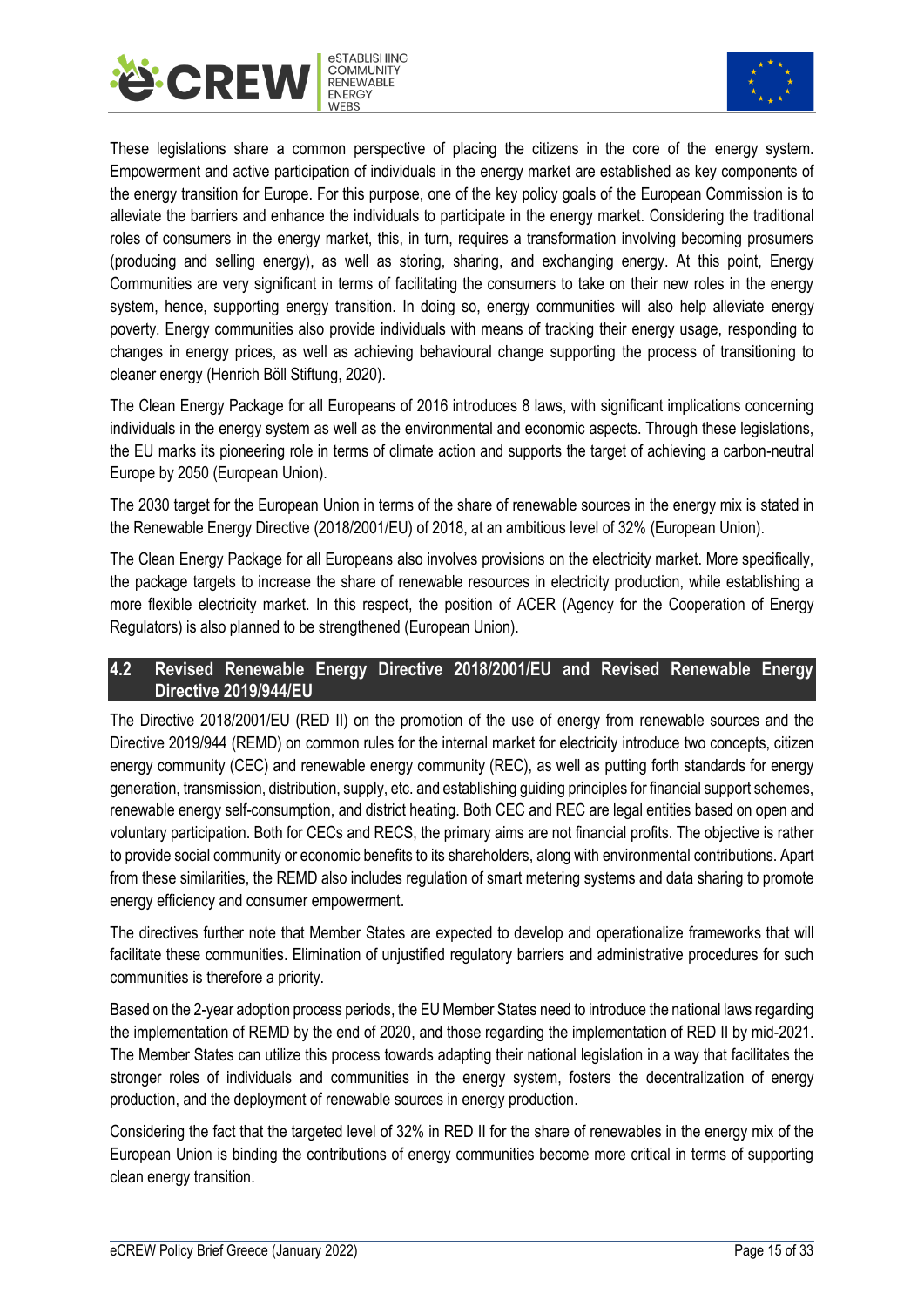



The Directive 2018/2001 has not yet been transposed into Greek law but is expected to be implemented as soon as possible.

Regarding the implementation of Directive 2019/944, this has not been finished yet, except from the paragraph 5 (a) of Article 70, which has been transposed by law 4643/2019 and 4342/2015.

#### <span id="page-17-0"></span>**4.3 National Energy and Climate Plan of Greece**

The Greek government has introduced the National Energy and Climate Plan (NECP) in 2019, towards establishing Greece's strategies concerning energy and climate-related issues. The NECP of Greece also aims at providing a roadmap towards the achievement of the 2030 climate and energy targets 2030. To this end, the plan involves the definition of priorities and policies as well as a set of related development activities and economic action plans (Greece National Energy and Climate Plan, 2019).

The objectives of National Energy and Climate Plan for 2030 are stated as follows:

- ➢ reduction of GHG (greenhouse gas) emissions by at least 42% as compared to 1990 levels, and at least 56% as compared to 2005 levels,
- $\triangleright$  increasing the share of renewables in the final energy consumption to at least 35%,
- $\triangleright$  achieving an improvement of 38% in energy efficiency (Greece National Energy and Climate Plan, 2019).

The aforementioned phase out of the coal-fired power plants by 2028 is also stated among the goals of the NECP. (Greece National Energy and Climate Plan, 2019).

Moreover, the NECP of Greece also identifies priorities in terms of the electricity production and distribution infrastructures (e.g., achieving the digital transformation of the energy networks, modernizing the islands' interconnection, improving the energy storage capacity), energy market structure towards better flexibility and competitiveness, utilization of technological innovations in the energy field, supporting research and development for the energy sector, increasing the availability of financial instruments for the energy sector, and supporting the deployment of e-mobility (Greece National Energy and Climate Plan, 2019).

The targets of NECP for 2030 in terms of core indicators, energy consumption, power generation, and buildings are summarized in Table 14 (Greece National Energy and Climate Plan, 2019).

| <b>Core indicators</b>                                     |       |
|------------------------------------------------------------|-------|
| Total GHG emissions (MtCO <sub>2</sub> eq)                 | 60,6  |
| RES share in gross final energy consumption [%]            | 35%   |
| RES share in final consumption for heating and cooling [%] | 43%   |
| RES share in gross electricity consumption [%]             | 61%   |
| RES share in final consumption for transport [%]           | 19%   |
| Energy productivity [EUR million '10/ktoe]                 | 11,03 |
| <b>Energy consumption</b>                                  |       |
| Gross domestic consumption                                 | 22.19 |
| Primary energy consumption [Mtoe]                          | 20.55 |
| Final energy consumption [Mtoe]                            | 17.38 |
| Final energy consumption (without ambient heat) [Mtoe]     | 16.51 |
| <b>Power generation</b>                                    |       |
| Installed capacity [GW]                                    |       |
| Lignite                                                    | 0.00  |
| <b>Natural Gas</b>                                         | 6.91  |
| Wind farms                                                 | 7.05  |
| Photovoltaics                                              | 7.66  |

Table 13: Key energy system targets for 2030 (NECP) (Source: National Energy and Climate Plan, 2019)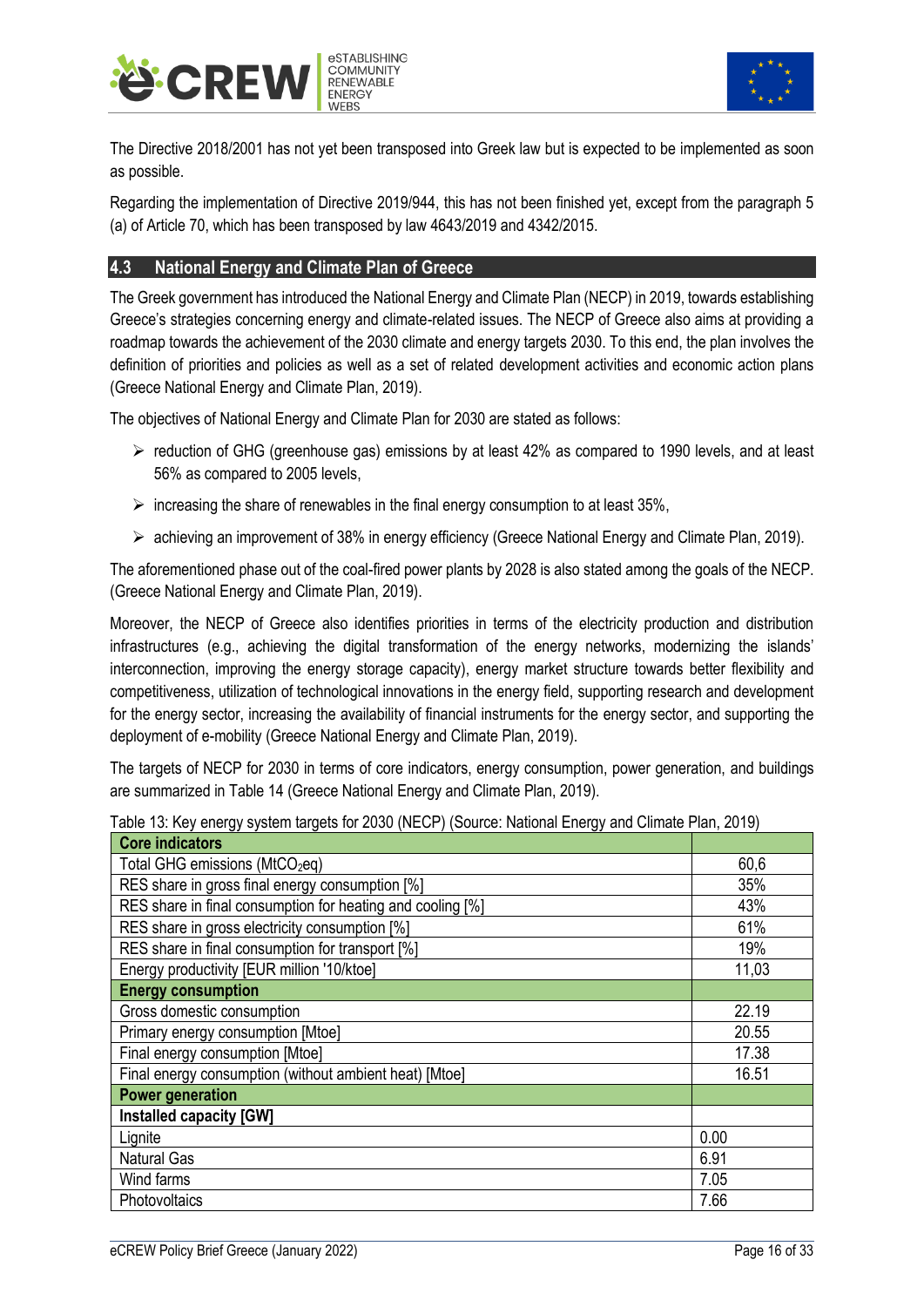<span id="page-18-3"></span>



| Total installed RES capacity for power generation       | 19.03   |
|---------------------------------------------------------|---------|
| <b>Gross power generation [TWh]</b>                     | 57.93   |
| Net power generation [TWh]                              | 57.22   |
| Lignite                                                 | 0.00    |
| Petroleum products                                      | $0.83*$ |
| <b>Natural Gas</b>                                      | 18.30   |
| Bioenergy                                               | 1.58    |
| Hydro                                                   | 6.60    |
| Wind farms                                              | 17.21   |
| Photovoltaics                                           | 11.82   |
| Solar thermal                                           | 0.26    |
| Geothermal                                              | 0.63    |
| Net power generation from fossil fuels [TWh]            | 19.13   |
| <b>NET electricity imports [TWh]</b>                    | 4.58    |
| Total electricity supply [TWh]**                        | 61.80   |
| <b>Final electricity consumption [TWh]</b>              | 56.4    |
| <b>Buildings</b>                                        |         |
| Total number of residential buildings renovated by 2030 | 600.000 |

\*It concerns almost exclusively power generation in the energy sector, refineries in particular

<span id="page-18-0"></span>\*\*The total electricity supply is defined as the sum of the net power generation and net electricity imports.

#### **4.3.1 RES Objectives**

The NECP of Greece involves a targeted level of 35% concerning the share of renewables in the final energy consumption is at least 35% (Greece National Energy and Climate Plan, 2019).

When the details of this target are analysed, Greece targets to supply at least 60% of the gross final electricity demand from renewable energy sources by 2030. For heating and cooling, this target is at 40%. The transportation sector is also significant in terms of energy demand. The NECP targets at least 14% of the final energy consumption in transportation to be supplied by renewable energy sources by 2030 (Greece National Energy and Climate Plan, 2019).

The NECP also involves measures concerning the energy used in buildings. In this respect, the installation of renewable energy systems to meet the energy demand in buildings, along with net metering systems is promoted. The expected level of renewable energy systems for meeting the energy demand of households in Greece by 2030 is around 1 GW. Such capacity is estimated to serve around 330.000 households (Greece National Energy and Climate Plan, 2019).

#### <span id="page-18-1"></span>**4.3.2 Net metering and energy community schemes**

The deployment of net metering systems is expected to support the energy transition in several ways. The foremost benefit is through the real-time tracking, enhancing the implementation of renewable energy investments and energy savings. Along with the concept of energy communities, net metering systems also foster the more active roles of individuals and the local communities in the energy system. Innovative implementations of net metering systems for production and consumption of energy are also expected to decentralised energy systems based on local production and consumption. The NECP of Greece targets to deploy net metering systems by 2030 to cover a consumption of 600 MW. Through these systems, it is also aimed to involve individuals in energy markets, and aggregators as potential participants of energy communities (Greece National Energy and Climate Plan, 2019).

#### <span id="page-18-2"></span>**4.4 Current Progress**

The main statutory instruments of Greek energy law are the following:

• Law no. 4001/2011, as amended and in force, (the Energy Framework Law);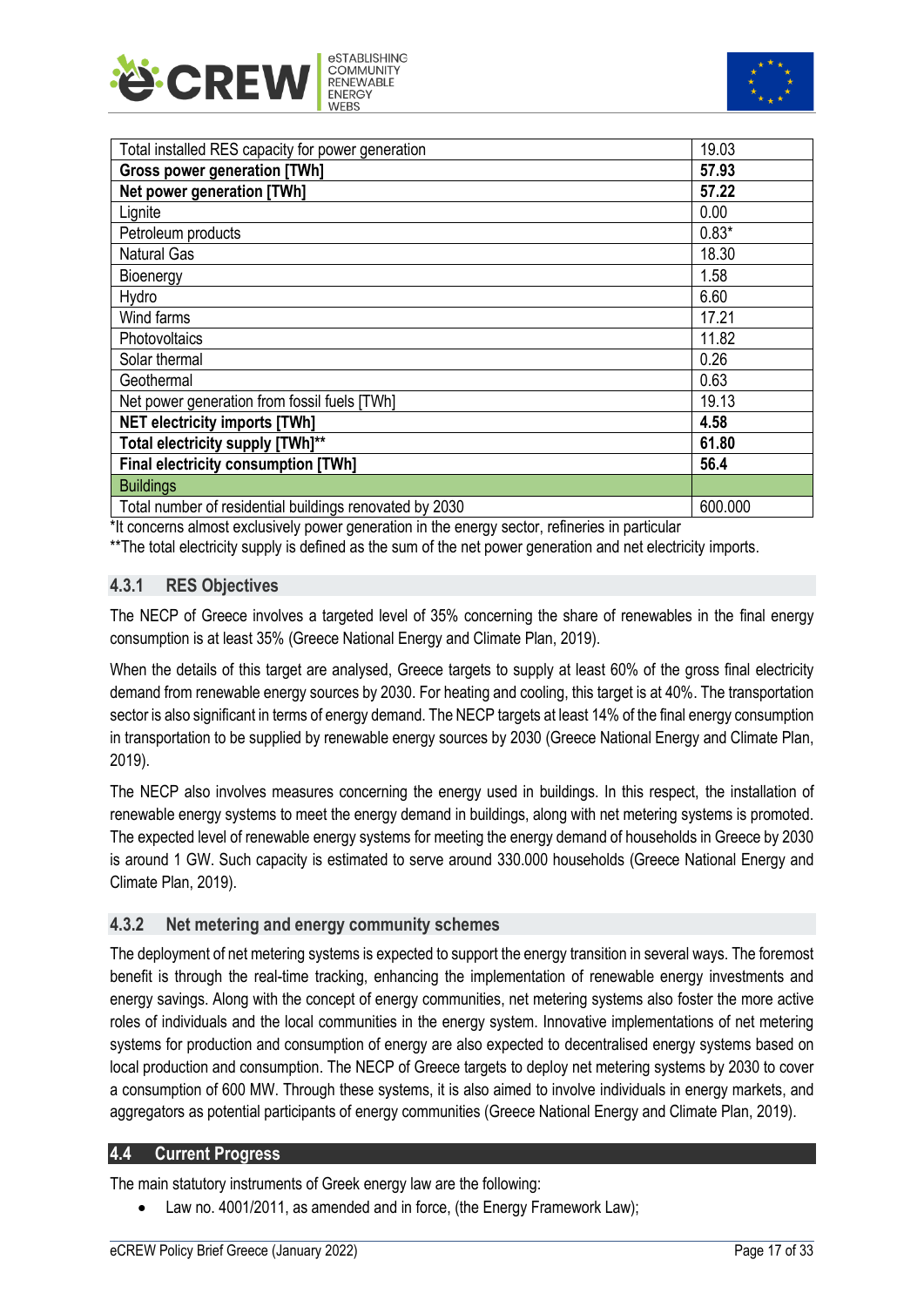



- Law no. 4425/2016, as amended by the law 4512/2018, (OJ A'5/17.01.2018) regulating the establishment and operations of the Energy Exchange, (the Energy Exchange Law); and
- Law 4389/2016 (the NOME Law), regulating the quarterly electricity forward products' auctions.

The electricity market of Greece is mainly regulated by the Law no 4001/2011. The legal framework created by the law is consistent with EU's third energy package. The law which requires a license for main generation activities also allows unlicensed generation in certain circumstances.

Law 3468/2006 concerns the renewable energy systems. Supporting regulations such as the regulation for the licensing of renewable energy systems are also in effect. In 2016, Law no. 4414/2016 was introduced to amend the support schemes for renewable energy systems and introduced the FiP (the Feed in Premium) scheme. Further regulations to operationalize the support system were introduced by the Ministry of the Environment and Energy and by RAE (the Regulatory Authority for Energy) (Broumas, 2020).

Law 4685/2020, on the other hand, was introduced in 2020 and concerned the renewable energy systems licensing and the amendments to the environmental legislation. Through Law 4685/2020, the licensing process was simplified and accelerated (Zepos and Yanoppoulos, 2020).

#### <span id="page-19-0"></span>**4.4.1 Energy Communities**

Law 4513/2018 (amended by the law 4618/2019 and 4759/2020) was the first Greek legislation to define ECs (Energy Communities). This law enhanced people including businesses and local governments as well to contribute to the clean energy package (REScoop). The law was accepted on January 23, 2018, approximately a year before the EU legislation (Directive 2018/2001) on the subject. The explanatory report of the law states that the proposed bill considered the proposal of EU Directive (Douvitsa, 2018), making Greece a forerunner within the EU in terms of transposing the EU directives to define energy communities in the national legislation.

Through the legislation on ECs, individuals can start playing a key role in terms of the transition to clean energy. Along with individuals, local governments, municipalities, small businesses also have means for such participation. This, in turn, supports energy democracy. The roles of citizens are redefined as prosumers, through collaboration with their communities. The decision-making process within energy communities is designed as one where every participant has equal rights (Art.3). A defining factor in the legislation for ECs is locality (Law 4513/2018 of the Greek Parliament), where energy initiatives are focused on meeting the local energy demand through the use of renewable energy sources, while utilizing the opportunities for energy savings. The Greek legislation regarding ECs also takes into consideration the specific geographical features of the Greek islands. For instance, special provisions are included to support regions that have population less than 3.100. A significant component of the legislation involves financial aspects. These include support schemes such as incentives towards ECs or unions of ECs (Henrich Böll Stiftung, 2020)

The activities of the ECs, as provided by law 4513/2018, are divided into core and additional activities. ECs must carry out at least one from the core, and any number of additional activities.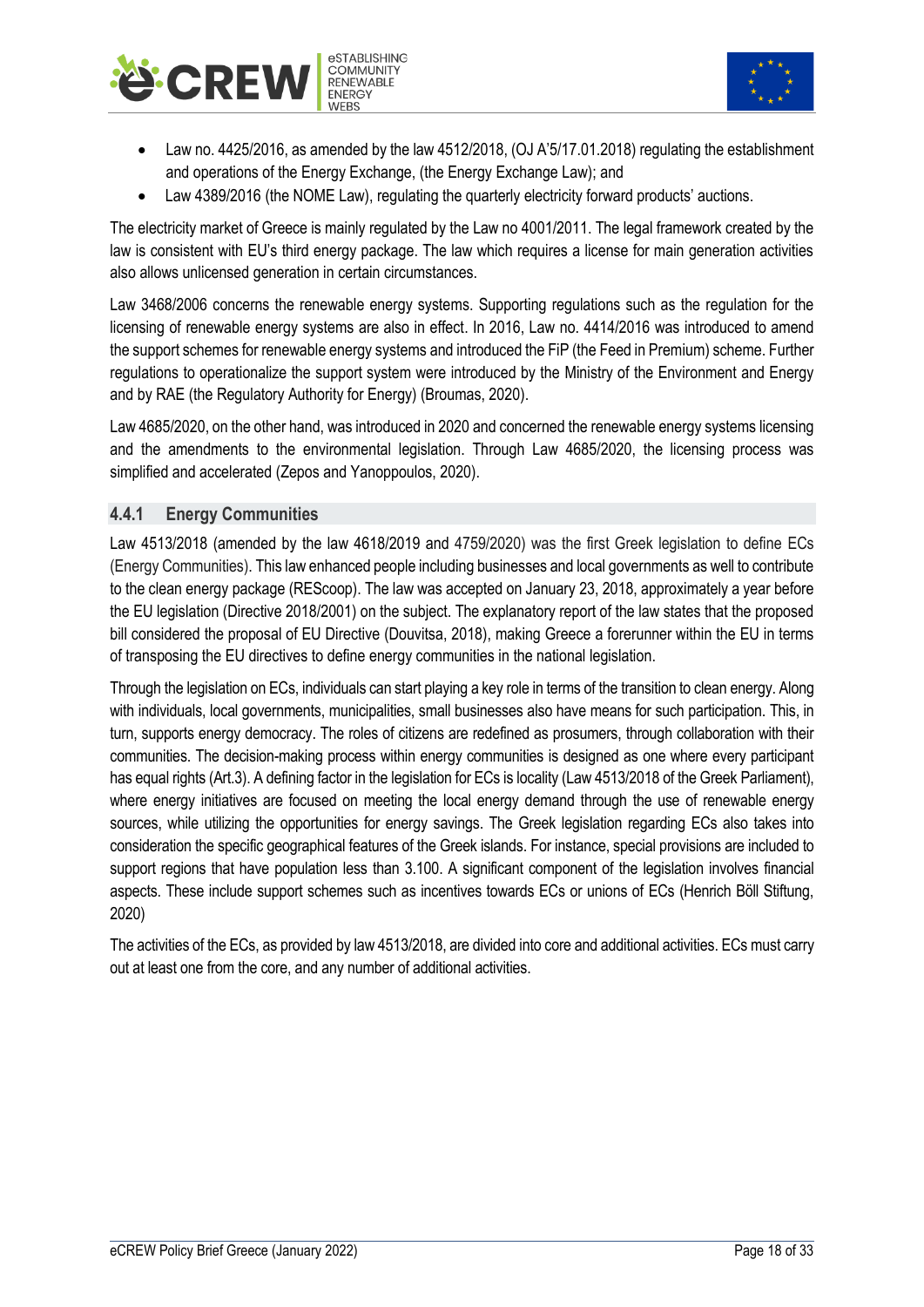<span id="page-20-0"></span>



#### Table 14: Core and additional activities of ECs

| <b>Core activities</b>                                                                                                                                                                        | <b>Additional activities</b>                                                                                                                                                                                                                                                                                |
|-----------------------------------------------------------------------------------------------------------------------------------------------------------------------------------------------|-------------------------------------------------------------------------------------------------------------------------------------------------------------------------------------------------------------------------------------------------------------------------------------------------------------|
| Production, storage, self-consumption or sale of electricity or<br>thermal or cooling energy from RES or CHP or Hybrid Stations                                                               | Raising funds for RES or CHP implementations or for<br>energy efficiency improvement schemes                                                                                                                                                                                                                |
| Production, distribution and supply of electricity, heating or<br>cooling energy                                                                                                              | Management or participation in programs funded by<br>national or European Union resources                                                                                                                                                                                                                   |
| Supply of electricity or gas to end consumers                                                                                                                                                 | Advising on the management or participation of its<br>members in EU or nationally-funded programs                                                                                                                                                                                                           |
| Management of raw material for the production of energy from<br>biomass or bioliquids or biogas                                                                                               | Preparation of studies for the utilization of RES or<br>Combined Heat and Power (CHP) or implementation<br>of interventions to improve energy efficiency                                                                                                                                                    |
| Supply to its members of energy products, hybrid or fully electric<br>vehicles, and alternative fuel vehicles                                                                                 | Information, education and awareness-raising at<br>local and regional level on energy sustainability<br>issues                                                                                                                                                                                              |
| Development, management and operation of alternative fuel<br>infrastructures or management of sustainable means of transport<br>within the Region where the headquarters of the EC is located | Actions to tackle energy poverty for vulnerable<br>consumers or citizens below the poverty threshold,<br>regardless of whether they are members of the<br>energy community, such as energy supply or<br>offsetting, energy upgrading of homes or other<br>measures to reduce residential energy consumption |
| Installation and operation of water desalination units using RES<br>within the region where the headquarters of the EC is located                                                             |                                                                                                                                                                                                                                                                                                             |
| Demand management to reduce electricity end-use and<br>representation of producers and consumers in the electricity<br>market                                                                 |                                                                                                                                                                                                                                                                                                             |
| Provision of energy services                                                                                                                                                                  |                                                                                                                                                                                                                                                                                                             |

If a first- or second-degree local authority takes the initiative to establish an EC, it will select from the above, the activities that best meet the local needs.

The type of EC is selected during its establishment, recorded in its statute and remains throughout its duration. ECs can be for-profit or non-profit. For ECs of a non-profit nature, at least 10% from the annual surpluses is allocated the formation of the EC's operating reserve. The annual surpluses are not distributed to the members, but remain in the EC, in the form of reserves, available for EC's needs. Part or all the surpluses for the use of the EC may be allocated only for services of general interest (SGIs) of a local nature, related to the adequacy and supply of raw materials, fuel and water after the withholding of its regular reserve, for:

- $\triangleright$  ECs in which participate only local authorities of first- or second-degree
- $\triangleright$  ECs that are based in an island municipality with a population of less than 3.100 inhabitants, and in which a local authority of first- or second-degree participates.

For-profit ECs can distribute the annual surpluses to their members after the deduction of the regular reserve, if there is a relevant provision in the statute. Unlike the other ECs, they may also transfer the licenses of their power plants from RES, CHP and Hybrid Stations to an EC of another character.

Once a local authority of first- or second-degree takes the initiative to set up an EC, it will choose the type of EC that will best serve its purposes. In either case, the local authority should seek to ensure the efficient operation of the chosen activities, ensuring adequate mechanisms for monitoring, evaluation and control, because it is accountable to the local community for the results of the EC.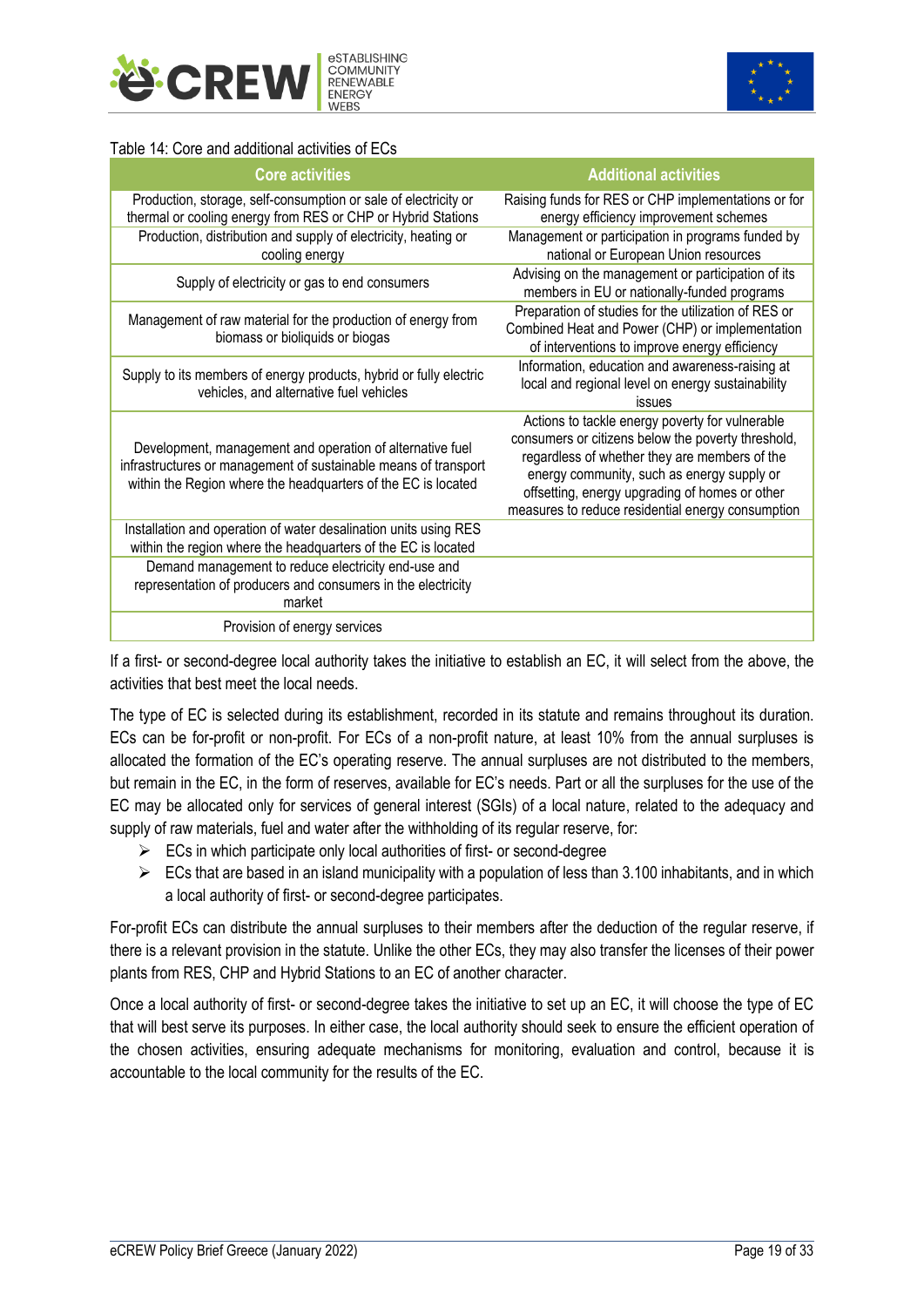<span id="page-21-1"></span>



#### Table 15: Characteristics depending on the nature of each EC

|                                     | <b>For Profit</b>                                                                                                            | <b>Non-profit</b>                                                                                                                                                                                 |  |  |
|-------------------------------------|------------------------------------------------------------------------------------------------------------------------------|---------------------------------------------------------------------------------------------------------------------------------------------------------------------------------------------------|--|--|
| <b>Distribution of</b><br>surpluses | Yes (after the operating reserve)                                                                                            | No                                                                                                                                                                                                |  |  |
|                                     | 50% plus one of the members consists of<br>natural persons during the establishment of<br>the EC and throughout its duration | 5 members<br>if they are legal entities under public law<br>other than local authorities<br>or legal entities under private law<br>or natural persons                                             |  |  |
| <b>Minimum number of</b><br>members | 15 members                                                                                                                   | 3 members<br>if they are legal entities under public or<br>private law or natural persons, of which at<br>least 2 are local authorities                                                           |  |  |
|                                     | 10 members if the EC is based in an island<br>municipality with a population of less than<br>3.100 inhabitants               | 2 members if they are only for first degree<br>local authorities of island areas with a<br>population of less than 3.100 inhabitants                                                              |  |  |
| <b>Locality</b>                     | 50% plus one of the members must be<br>associated with the place where the<br>headquarters of the EC is located 50%.         | $\triangleright$ Natural persons - members: full or<br>partial ownership or usufruct of a<br>property within the Region that the EC<br>is based or citizens of the Municipality<br>of this Region |  |  |
|                                     | Specifically:                                                                                                                | $\triangleright$ Legal Entities - members: their base<br>should be in the region that the EC is<br>based                                                                                          |  |  |
|                                     | One or more shares per member with a maximum participation of 20% of the cooperative<br>capital                              |                                                                                                                                                                                                   |  |  |
| <b>Cooperative shares</b>           | With exemption for the Local Government<br>Organisations with maximum percentage:                                            | $\geq 50\%$ for the first-degree local<br>authorities of island areas with a<br>population of fewer than 3.100<br>inhabitants                                                                     |  |  |
|                                     |                                                                                                                              | $\geq 40\%$ for the other local authorities                                                                                                                                                       |  |  |

## <span id="page-21-0"></span>**4.4.2 Net metering and virtual net metering**

Greece's net metering policy was introduced in December 2014, and afterwards, the scheme was expanded twice as Table 17 shows in detail.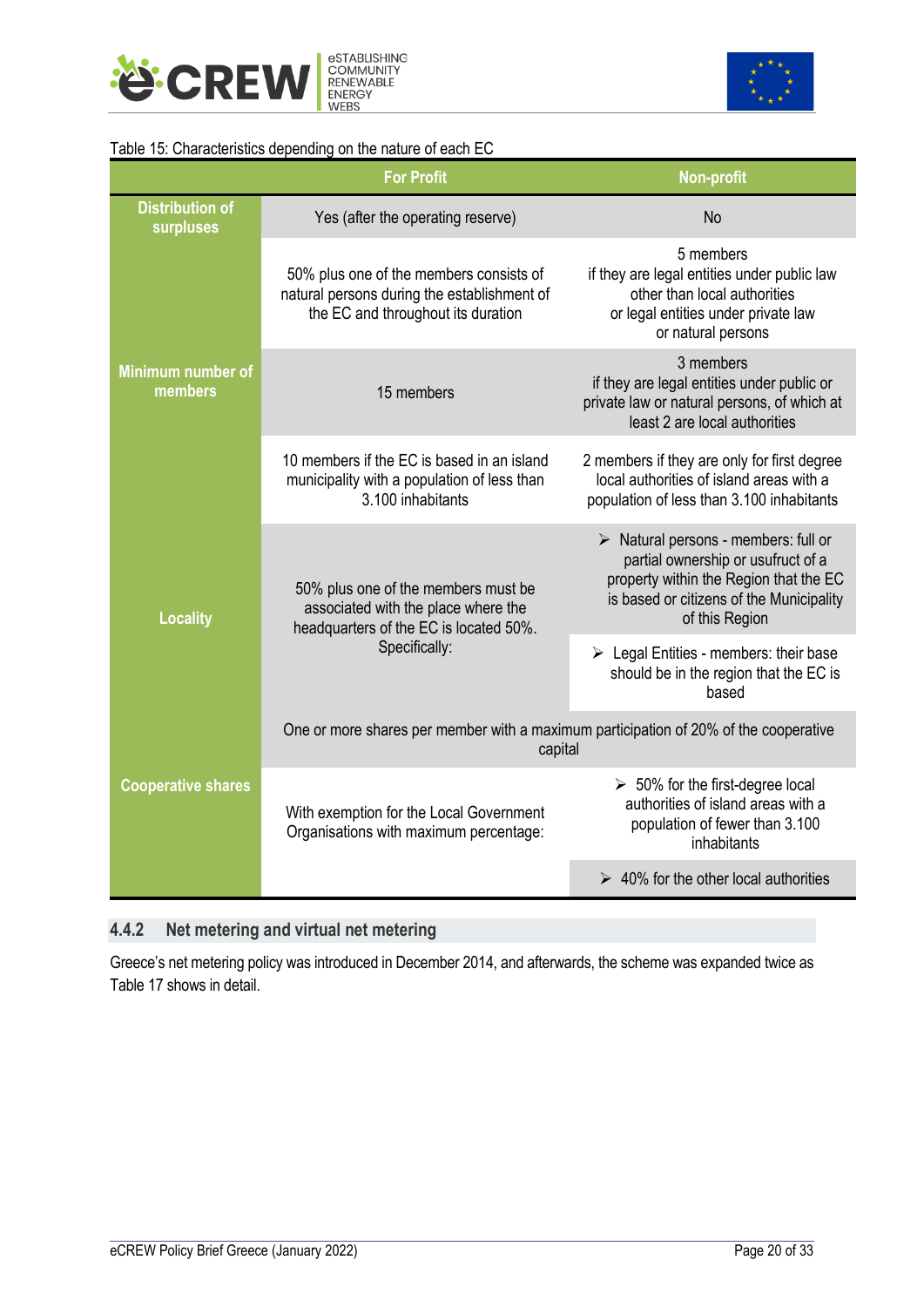<span id="page-22-1"></span>



#### Table 16: Net metering schemes in Greece

| <b>Ministerial</b><br>decree      | Net metering or/and<br>virtual net metering | <b>Address</b>                                                                                                                                                                                                       | <b>Technology (RES)</b>                                                              |  |
|-----------------------------------|---------------------------------------------|----------------------------------------------------------------------------------------------------------------------------------------------------------------------------------------------------------------------|--------------------------------------------------------------------------------------|--|
| 24461 of 30<br>December 2014      | Net metering                                | Self - producers                                                                                                                                                                                                     | Photovoltaic                                                                         |  |
| 175067 of 19                      | Net metering                                |                                                                                                                                                                                                                      | Photovoltaic                                                                         |  |
| April 2017                        | Virtual net metering                        | Self - producers                                                                                                                                                                                                     |                                                                                      |  |
|                                   | Net metering                                | Self - producers                                                                                                                                                                                                     |                                                                                      |  |
| 15084/382 of 10<br>September 2019 | Virtual net metering                        | Legal entities of public or private<br>law, pursuing public or other public<br>interest purposes of general or<br>local scope and those registered in<br>the Register of Farmers and<br><b>Agricultural Holdings</b> | Photovoltaic, small<br>wind power plants,<br>biogas, bioliquids,<br>CHP, small hydro |  |
|                                   |                                             | <b>Energy Communities</b>                                                                                                                                                                                            |                                                                                      |  |

The installation capacity depends on the location of the station. More specifically, in case of the interconnected islands and mainland, the installed capacity of each RES station can be up to 20 kWp, or up to 50% of the total the total consumption that will be offset, if this exceeds 20 kWp. Especially for legal entities, public law or private law, the power of each photovoltaic station can be at most 100% of the sum of the agreed power of the total consumption to be offset, to an upper ultimate limit of 1 MW. For the non-interconnected Islands, the power of systems installed under this can be up to 10 kWp (for Crete, up to 20 kWp), or up to 50% of the sum of the agreed power of the total of consumption, if this value is higher than the above limit of 10 kWp or 20 kWp respectively. Especially for legal entities, public or private law, that pursue public or other purposes of public or local interest, the maximum power of each photovoltaic station can be up to 100% of the sum of the agreed power of the total offset consumption, to an upper ultimate limit varying from 100 kW in most non-interconnected power systems, to 500 kW in Crete.

#### <span id="page-22-0"></span>**4.4.3 Special Program for roof-mounted photovoltaic systems**

The Special Program for roof-mounted photovoltaic systems in Greece covered the mainland areas as well as the interconnected islands was in effect from 2009 to 2019. The program involved the analysis of the potential in the non-interconnected islands as the first step. Following this step, the implementation started in 2011 (Gkarakis, 2015).

The legislative framework supporting the for roof-mounting developed photovoltaic systems involve the Joint Ministerial Decree 1079/04.06.2009, where amendments were made through the Joint Ministerial Decrees 1557/22.09.2010, 1557/22.09.2010 and 2317/10.08.2012, and Law 4254/2014 (Gkarakis, 2015).

In terms of the special program, the capacity was up to 5 kWp per installation for the non-interconnected islands, and 10 kWp for the implementations in the remaining areas (Gkarakis, 2015).

The special program provided flexibility in terms of the types of buildings for the installation of photovoltaic systems as well as in terms of who would be able to demand the installation of these systems. The main requirement was that the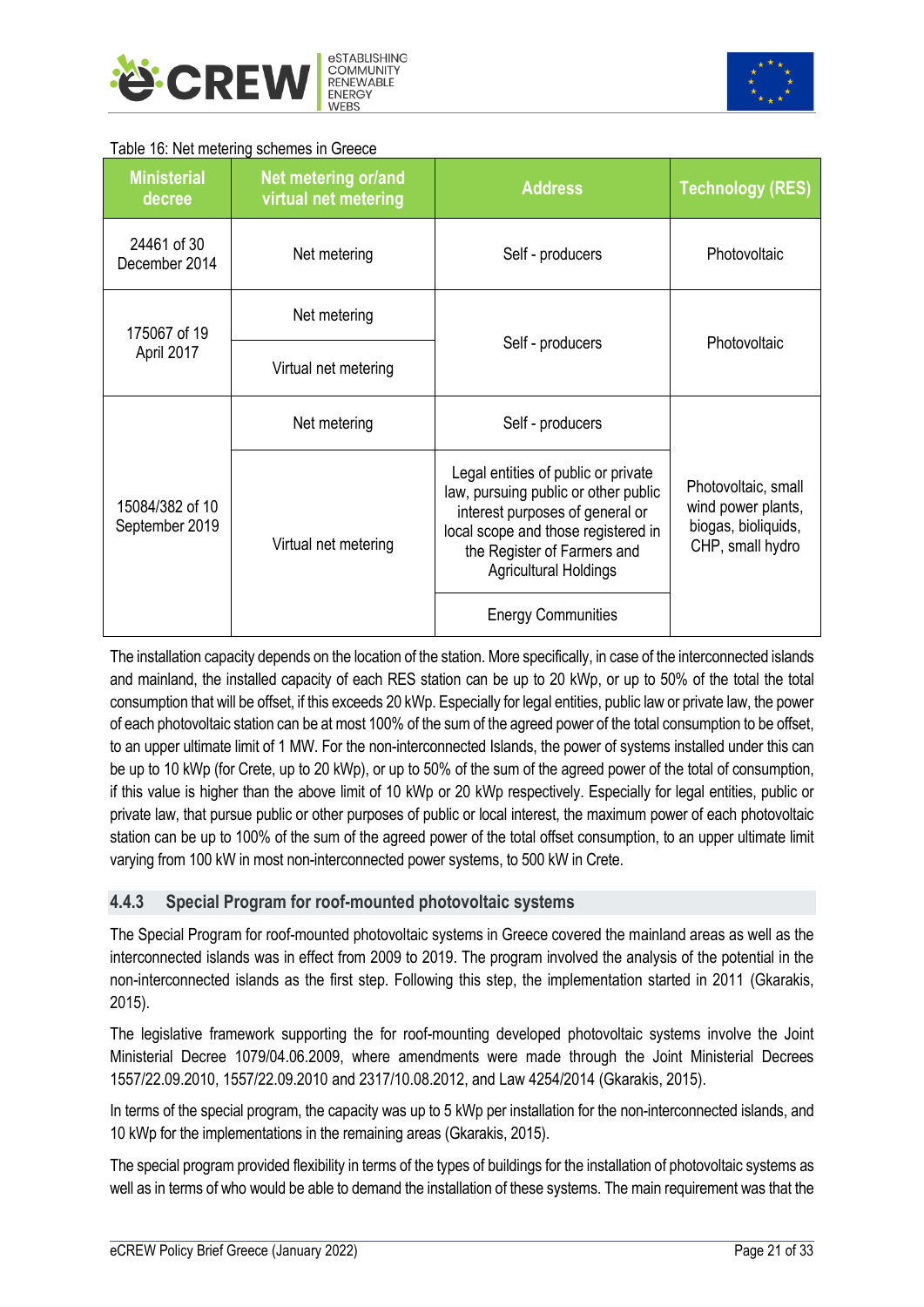



full owner, usufruct or bare owner (provided that the consent of the usufructuary is taken) applied for the installation (Gkarakis, 2015).

Also, it was required that the building was equipped with working power supply, registered to the owner of the photovoltaic system (Gkarakis, 2015).

As another requirement of the Joint Ministerial Decision, in the case that the building where the photovoltaic system will be installed is used as a residence, renewable energy sources needed to be used for hot water. According to the same Joint Ministerial Decision, the photovoltaic installation that is subject to the Special Program for roof-mounted photovoltaic systems cannot utilize any other funding schemes (Gkarakis, 2015).

The Greek government has plans to implement a similar special program for roof-mounted photovoltaic systems in the future, however, with smaller maximum capacity (i.e., 6 kWp per installation).

#### <span id="page-23-0"></span>**4.5 Barriers and motivators**

Greece has already adopted the Directive 2018/2001/EU into its legislation and the concept of energy community is defined as an early example within European countries. The process of adoption of Directive 2019/944 is still ongoing. The existing legislation, however, does not differentiate between citizen energy communities (CEC) and renewable energy communities (REC). This may allow for more flexibility in the development of ECs, but it may also cause issues, particularly when one of these types of initiatives is targeted for limits or privileges.

It should be noted that ECs should be established only as civil cooperatives under Greek Law. EU directives, on the other hand, have no limitation on legal status of ECs and allows a high variety of existing legal entities to be considered in the context of ECs under national laws. Negative perceptions on cooperatives due to prior experiences might affect the decision to join to such communities.

Another aspect that may act as a barrier in the implementation of EU Directives is geographical factors. As explained in the countries' geographical profile, nearly 6000 islands in Greek territory constitute about 20% of the surface area. The establishment of necessary energy infrastructure that will absorb the energy produced by the communities in the island is much more challenging than that of mainland.

The financial cost of establishing ECs is also a barrier in the implementation of the EU directives. A financial incentive system in Greece may overcome this issue. The fit-in-tariff scheme designed for energy investments has a minimum installed capacity requirement for entitlement, and this minimum limit is a risk for investments made by ECs.

The last regulations deal with easing of administrative bureaucracy for the necessary authorization for the operation of communities. The implementation of these regulations should be supervised since the amount of bureaucracy involved might depend on the personality of the officials.

A recent regulation (Law 4579/2020) removed the incentives for all persons, including ECs, in bidding process for operational support of RES projects. This means that ECs, a legal entity that is formed for non-profits, will compete with private investors whose sole purpose is financial gain. This may negatively affect the spread of ECs.

#### <span id="page-23-1"></span>**5 Practical framework (Greece)**

#### <span id="page-23-2"></span>**5.1 Energy consumption of households**

As Figure 5 shows, the total energy consumption and the final consumption of households has the same orientation over the years, due to high percentage of energy consumption of households, as Table 18 shows. The households' energy consumption is almost up to  $\frac{1}{4}$  of total final energy consumption over the last decade.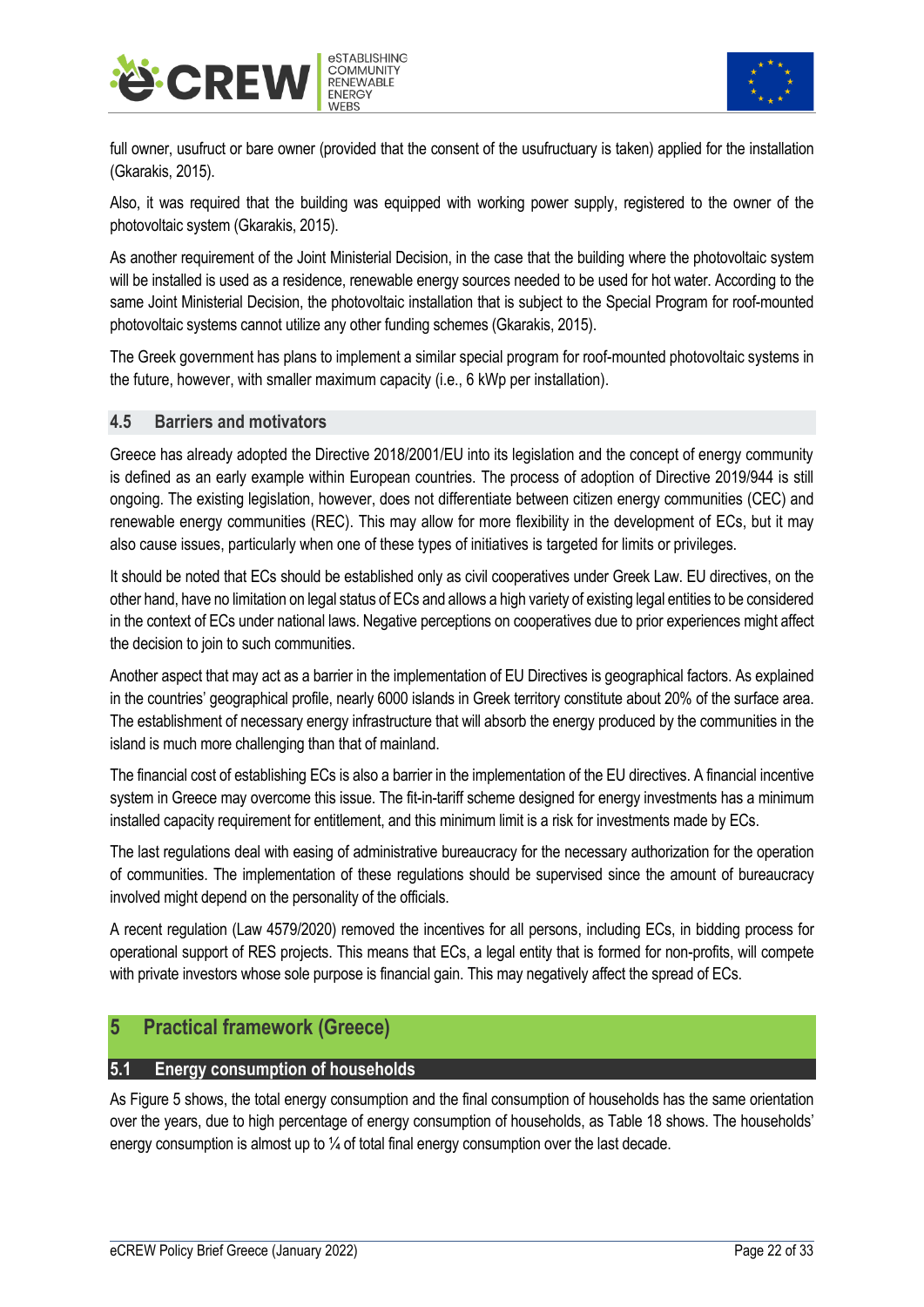<span id="page-24-1"></span>



Table 17: Percentage of households' energy consumption (over the total final energy consumption) (Source: Eurostat Greece)

|                                                                                                                                | 2011  | 2012  | 2013                | 2014          | 2015   | 2016  | 2017   | 2018        | 2019   |
|--------------------------------------------------------------------------------------------------------------------------------|-------|-------|---------------------|---------------|--------|-------|--------|-------------|--------|
| <b>Percentage of</b><br>households energy<br>consumption                                                                       | 30,4% | 31,1% |                     | 26,0 % 26,0 % | 28,3 % | 27,4% | 28,1%  | 25,8 %      | 26,7 % |
| 20000<br>18000<br>ENERGY CONSUMPTION (ktoe)<br>16000<br>14000<br>12000<br>10000<br>8000<br>6000<br>4000<br>2000<br>$\mathbf 0$ | 2010  | 2012  | 2014<br><b>YEAR</b> | 2016          | 2018   | 2020  | -Total | -Households |        |

Figure 6: Total energy consumption and the final consumption of households (in ktoe) from 2011 until 2019 (Source: Eurostat Greece)

Of the total energy consumption of households (on monetary basis), electricity constitutes nearly 60% of the expenditure. The remaining proportion is represented mainly by liquid and solid fuels (Kostakis, 2020). 70% of the energy expenditure of the residents of Attica regions is for electricity. The main reason for this high proportion may be the high level of urbanization in this region. Another factor that effects energy expenditure is higher earnings per capita. Regions with higher income tend to fulfil more of their energy need from electricity.

The heating of the living area is the greatest energy need for households. Nearly 2/3 of total energy consumption is for space heating, while cooking and appliances, in total, constitutes ¼. These are followed by hot water and lightning (Hellenic Survey Authority, 2012). Research points out that lower income families pay more electricity cost per person than higher income families, who often live in newer, more energy efficient buildings (Santamouris et al., 2013).

#### <span id="page-24-0"></span>**5.2 Energy poverty and Electricity prices for household consumers**

Even though household electricity prices in Greece are below the relevant EU27 average (Table 19), the share of Greek households with debts on electricity bills is extremely high, and significantly higher than EU average (Table 20). However, it should be noted that this trend is decreasing.

<span id="page-24-2"></span>

|             | 2 <sub>nd</sub>                | 4st                            | 2 <sub>nd</sub>          | 1 <sub>st</sub>         | 2 <sub>nd</sub>                | 1st                            | 2 <sub>nd</sub>                | 1st                             | 2 <sub>nd</sub>                | 1st                            |
|-------------|--------------------------------|--------------------------------|--------------------------|-------------------------|--------------------------------|--------------------------------|--------------------------------|---------------------------------|--------------------------------|--------------------------------|
|             | <b>Semes</b><br>ter of<br>2016 | <b>Semes</b><br>ter of<br>2017 | /Semes<br>ter of<br>2017 | Semes<br>ter of<br>2018 | <b>Semes</b><br>ter of<br>2018 | <b>Semes</b><br>ter of<br>2019 | <b>Semes</b><br>ter of<br>2019 | <b>Semes</b><br>′ter of<br>2020 | <b>Semes</b><br>ter of<br>2020 | <b>Semes</b><br>ter of<br>2021 |
| Gree<br>ce  | 0.1723                         | 0.1711                         | 0.1620                   | 0.1672                  | 0.1646                         | 0.1595                         | 0.1551                         | 0.1674                          | 0.1641                         | 0.1680                         |
| <b>EU27</b> | 0.2069                         | 0.2086                         | 0.2087                   | 0.2099                  | 0.2146                         | 0.2170                         | 0.2170                         | 0.2134                          | 0.2134                         |                                |

Table 18: Electricity pricing schemes (households) in Greece 2016-2021 (Source: Eurostat Greece)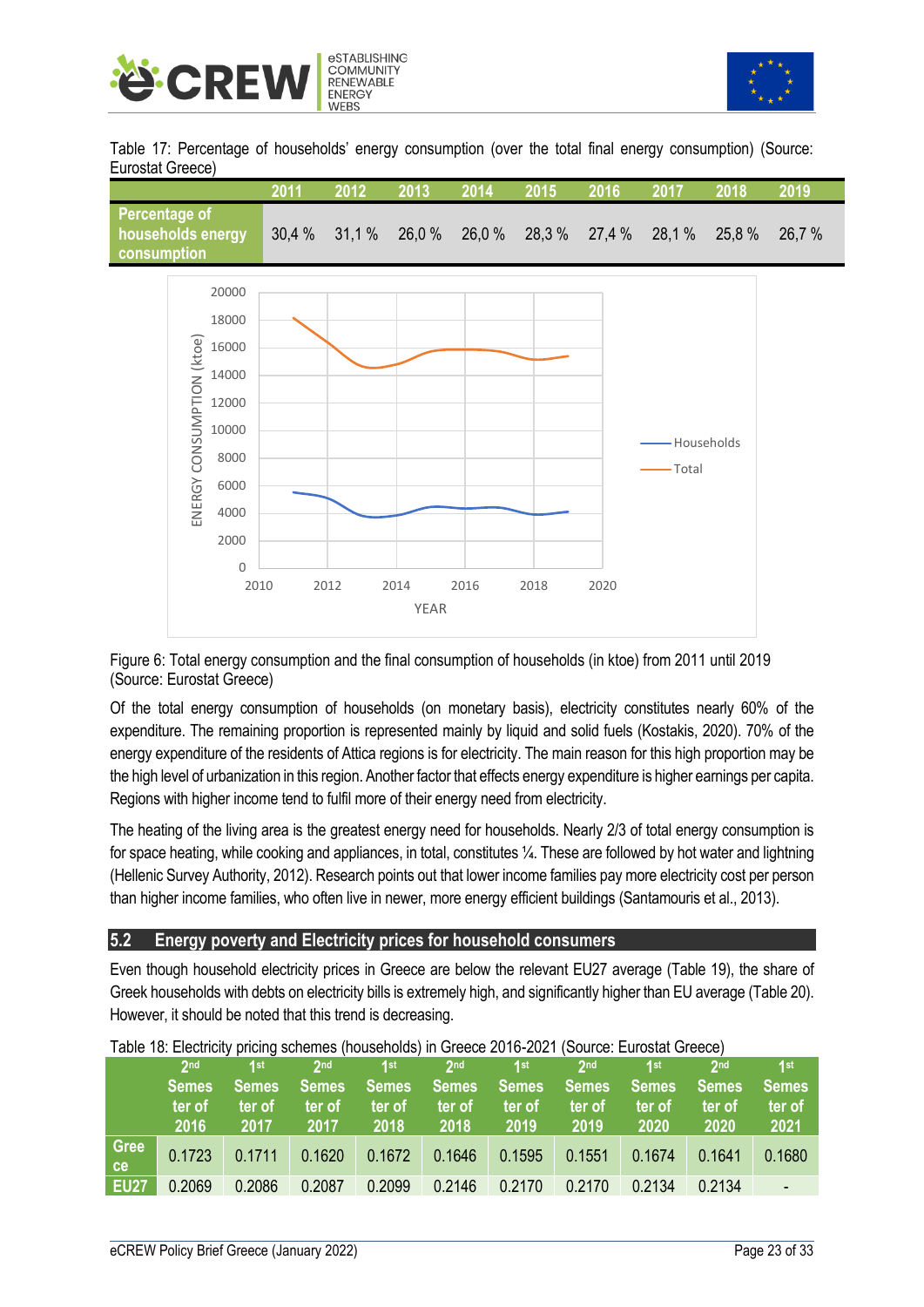<span id="page-25-1"></span>



Table 19: Percentage of households with electricity bill debts in Greece (2016 – 2018) (Source: Bouzarovski et al., 2020)

|               | 2016 | 2017 | 2018 |
|---------------|------|------|------|
| <b>Greece</b> | 42.2 | 38.5 | 35.6 |
| EU            | 6.6  | 7.0  | 8.1  |

Moreover, the Greek share of households unable to adequately heat their home during 2016 – 2018 was among top three among to EU countries, despite a downward trend.

Table 20: Percentage of households in Greece who cannot keep dwellings sufficiently warm (2016 – 2018) (Source: Bouzarovski et al., 2020)

|        | 2016 | 2017 | 2018                      |
|--------|------|------|---------------------------|
| Greece | 29.1 | 25.5 | 22.7                      |
| EU     | 8.7  | 7.8  | 72<br>$\cdot \cdot \cdot$ |

Recent research found that as much as 58% of the population is threatened by energy poverty in Greece (Papada and Kaliampakos, 2016). About 11 % of the population spent more than 10% of revenue on energy, while 2% spent more than 20%. Energy poverty is an issue for low-income families. Nearly 20% of the low-income groups falls under the category of severely energy poor, spending more than 20% of their income for energy (Santamouris et al., 2013). More than 50% of the Greek population consider that their residence is inadequately heated (Henrich Böll Stiftung, 2020).

#### <span id="page-25-0"></span>**5.3 Energy communities in Greece**

As Table 22 shows, the highest percentage of ECs are located in North Greece, and the lowest, on Aegean Islands and Crete, due to the fact that the Non-Interconnected islands are autonomous and they deal with their own issues regarding power supply (Spuridoula, 2020). As seen, the number of ECs is increasing annually as secondary legislation takes effect.

Apart from citizens, local authorities are also keen to take part in ECs. The municipalities of Kozani, Florina and Prespa of the Western Macedonia region lead the way (Balkan Green Energy News). A study points out that northern regions of Greece are more focused on ECs than southern parts, while the developments in the islands are limited (Spuridoula, 2020). Crete is a leading island, with 5 active ECs by 2020.

|                                                 | 2018 | 2019 | 2020 | Гоtal |
|-------------------------------------------------|------|------|------|-------|
| <b>Attiki</b>                                   |      | 12   | 16   | 28    |
| <b>Islands</b><br>Aegean<br>and<br><b>Crete</b> |      |      |      | 5     |
| North Greece                                    | 15   | 134  | 163  | 312   |
| <b>Central Greece</b>                           |      | 56   | 95   | 155   |
| <b>Greece (Total)</b>                           | 19   | 204  | 277  | 500   |

Table 21: Number of "new" Energy Communities per year and per area (Nuts 2) (Source: Spuridoula, 2020)

It is worth noting that, during 2020, the ECs connected to the grid represented the 57.5% of total photovoltaic parks (Tsolakidis, 2021) and their installed capacity has reached 300 MW (Tratsa, 2021).

The amendment made by the laws 4579/2020 and 4876/2021 made it compulsory for the ECs aiming to benefit from operational aid for solar power generation to participate in the competitive bidding process with other private investors. The regulations seem to contradict the rule of eliminating the unjustified regulatory barriers for ECs, a principle accepted in article 21 of the Directive 2018/2001/EU. The long-term effects of this amendments have yet to be seen.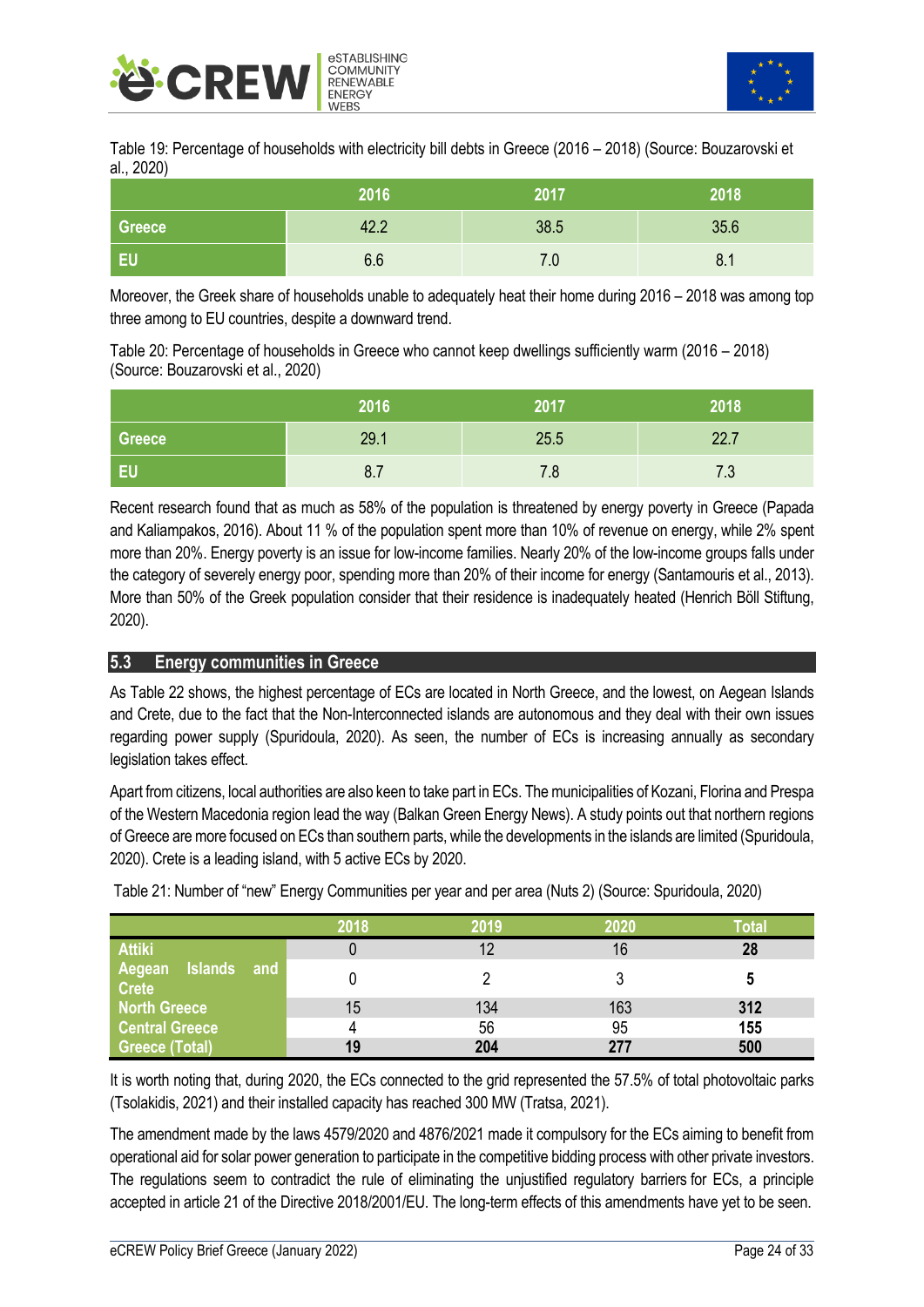<span id="page-26-3"></span>



#### <span id="page-26-0"></span>**5.4 Special Program for roof-mounted photovoltaic systems**

At first sight, the level of Installed Power and the Energy Production, as Table 23 shows, may seem unimpressive. However, considering that, according to the Special Program, a maximum level of 10 kWp per installation was in effect for the mainland, the interconnected islands, and Crete. For the non-interconnected islands, the maximum capacity was 5kWp. The Special Program has attracted a high level of response from Greeks.

| Year | . .<br><b>Installed Power (MW)</b> | <b>Energy Production (GWh)</b> |
|------|------------------------------------|--------------------------------|
| 2016 | 351                                | 468                            |
| 2017 | 374,8                              | 511,5                          |
| 2018 | 375,0                              | 488,7                          |
| 2019 | 240,6                              | 493,7                          |

#### Table 22: Installed Power and Energy Production of roof-mounted photovoltaic systems (Source: DAPEEP)

#### <span id="page-26-1"></span>**5.5 Role of central government in energy transition**

Generally, general national policy and its implementation is overseen by the central level of governance (the Ministry of Environment and Energy in matters of environment, of the spatial and urban planning of the country, and of the energy and the minerals raw materials, in line with the sustainable development principles).

The role of Ministry of Environment and Energy is to establish the legal framework, as well as to ensure its alignment with EU framework related to ECs. Law 4513/2018 was the legal milestone in the establishment of ECs in Greece, making it one of the first countries to adopt the concept of ECs. The Ministry of Environment and Energy (in cooperation with other related Ministries such as Ministry of Finance) has adopted ministerial decisions and amendments of the law in order to implement measures and provide incentives with aim to promote ECs.

The central government allowed some exemptions regarding the ECs as a party in bidding procedures for operational support in RES project[s in an attempt to](https://www.wordhippo.com/what-is/another-word-for/in_an_attempt_to.html) engage more citizens and local authorities in ECs, and thus to the transition of the country towards clean energy sources. According to new regulation (Law 4759/2020 and Law 4685/2020), even though each EC is required to participate in bidding procedures started from 1/1/2021, there are exemptions for ECs with more than 60 members, of which 50 are citizens or ECs with a Local Authority as its member.

#### <span id="page-26-2"></span>**5.6 Role of local administrations in energy transition**

One of the main objectives of law 4513/2018 was to provide municipalities and local authorities with the opportunity for direct participation in RES projects. Municipalities are already attempting to establish local ECs; more specifically, the majority are establishing ECs in cooperation with other public stakeholders, such as municipal development companies and public entities.

Moreover, municipalities are playing a key role in the support and advancement of ECs by supporting groups and workshops. Also, it is noted that they are making efforts to support special categories of citizens by introducing a positive approach to concession on publicly available infrastructures, such as municipal buildings' rooftops for community projects owned by ECs. In this case, the municipality is compensated by either a rent or a share of the produced energy.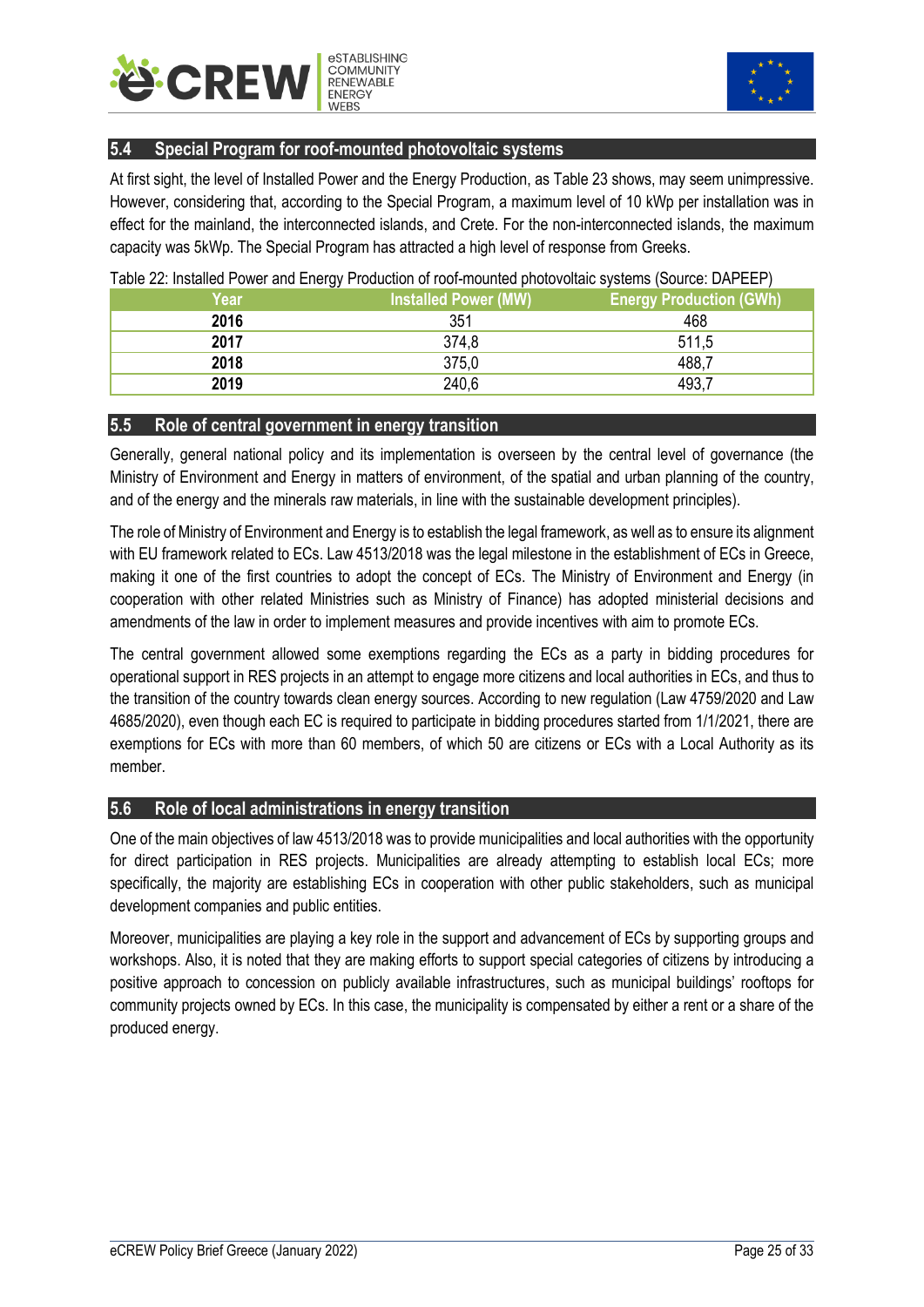



## <span id="page-27-0"></span>**6 Conclusion**

#### <span id="page-27-1"></span>**6.1 Country Profile**

The energy sector is a major contributor to the Greek economy, accounting for almost 6 billion Euros (€) in 2017, or 3.8% of total domestic value added, and its contribution climbed from 2.7% in 2008 to 3.8% in 2017. Transportation and household usage account for approximately two-thirds of overall final consumption.

The primary sources of energy in Greece are lignite and natural gas. Over the last decade, there has been a rise in share of generation from renewable sources, particularly wind power. The National Energy and Climate Plan aims to permanently reduce the use of lignite in power generation.

Greece is a forerunner within the EU in terms of importing the concept of energy communities into its own legislation. The law 4513/2018 was accepted and put into effect in 2018. The term "energy community" is defined in accordance with EU Directive 2018/2001/EU. The law provides a single definition of energy communities (ECs), with no differentiation between "citizen energy communities" and "renewable energy communities". Because ECs can operate across the whole energy market, including renewable energy generation and related activities, arguably, the definition complies with applicable EU Directives. However, the only means of establishing an EC in Greece is through a cooperative. The fundamental difference between national implementation and EU Directives is the lack of other legal forms for citizens to participate in the energy market as a community. The law on smart meters and data flow, another crucial pillar of the eCREW strategy, has been in place since 2011 and is still evolving. When replacing an existing meter or during a substantial renovation of a building, energy distributors and retailers are required to install smart meters that offer real-time information on actual energy consumption, as well as for new connections to new buildings. It can be concluded that a legal framework exists for the collection of data for the smartphone application to be developed as part of the e-CREW strategy.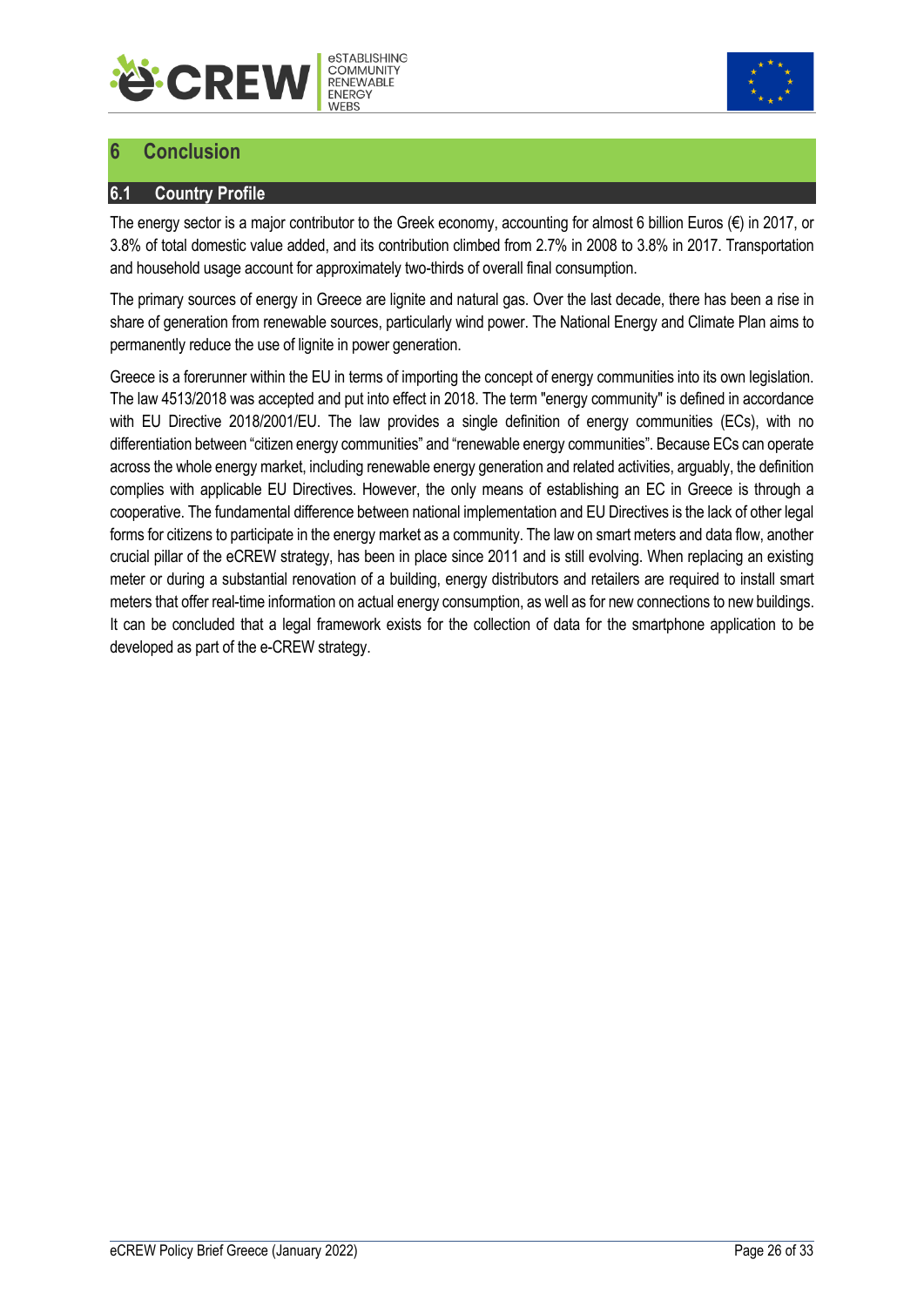



#### <span id="page-28-0"></span>**6.2 SWOT analysis of the legislative and administrative framework with respect of the eCREW approach**

Good performance in renewable energy policies (*implementation of EU Directives, law 4513/2018 (ECs*), *Ministerial decrees for Net metering and Virtual Net metering, Special Program for roofmounted photovoltaic systems*)

Limited electricity interconnections of the Greek islands (*non-interconnected islands*), siting exclusion areas for RES installations (*buildings located in "traditional agglomeration"*)

**S W**

NECP targets (*lignite phase-out, RES share, promoting RES systems in buildings and dispersed generation systems, supporting decentralised energy generation, engaging aggregators through the possibility of participation of energy communities and of people in energy markets*), upcoming Special Program for roof-mounted photovoltaic systems **O T**

 Maximum capacity per installation in case of net metering/virtual net metering and maximum capacity per installation of the upcoming Special Program for roof-mounted photovoltaic systems, RES installation margins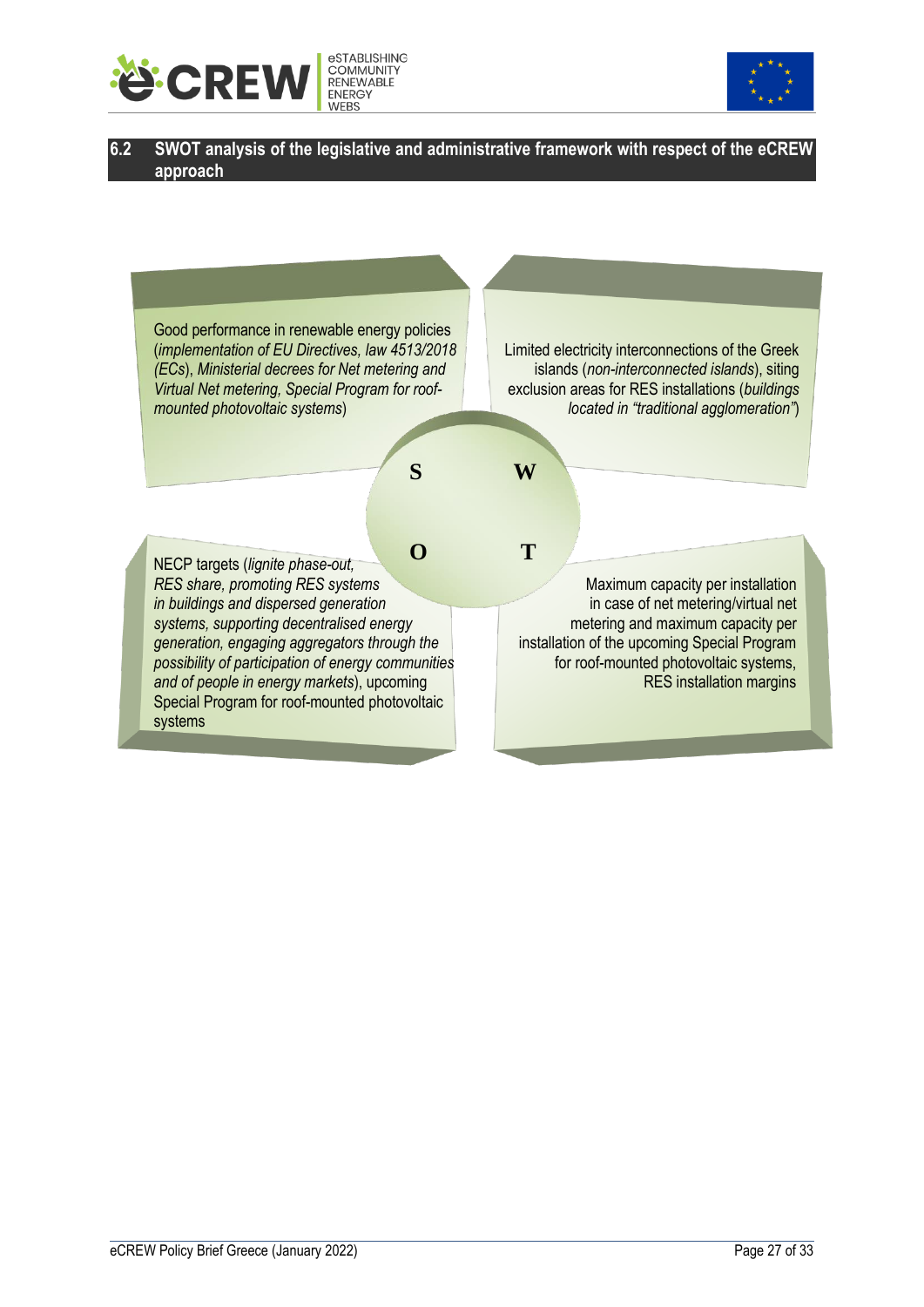



#### <span id="page-29-0"></span>**6.3 A quick SWOT analysis for the practical framework with respect of the eCREW approach**



#### <span id="page-29-1"></span>**6.4 A general assessment of legislative and practical framework with respect to the eCREW approach**

Greece's population has decreased and the median age has increased over recent years. However, there is a positive upward trend in the percentage of population with at least upper secondary educational attainment, as well as tertiary educational attainment. In the economic field, the net national income decreased sharply after 2008, and only showed signs of slight improvement after 2016. This worrying situation is linked to the economic crises and the wave of emigration that followed.

Moreover, in the energy sector, there is a significant reduction in electricity production using lignite due to the increase on the electricity production by RES as well as by Natural Gas. It is known that, according to the NECP, lignite power generation in Greece will end by 2028 and a Master Plan for the transition of Greece's lignite regions to the post-lignite period was announced at the end of 2020.

In addition, the concept of Energy Communities as well as net metering have been successfully introduced in recent years.

Therefore, bearing in mind the above, and NECP objectives in combination with the Special Program for roof-mounted photovoltaic systems launched on July 2009 and ended in 2019, it seems that the eCREW approach will be easily adopted after adjustments in Greece.

#### <span id="page-29-2"></span>**6.5 Suggestions for the wider uptake and further development of the eCREW approach**

eCREW approach as an innovative scheme of household cooperation in energy management could be the next major theme in energy sector, focusing on the local energy system. However, there are some issues that may arise.

First of all, a specific policy should be reviewed regarding the motivations citizen would need in order to join a Community Renewable Energy Web. These motivations should be customized per region, and categorized into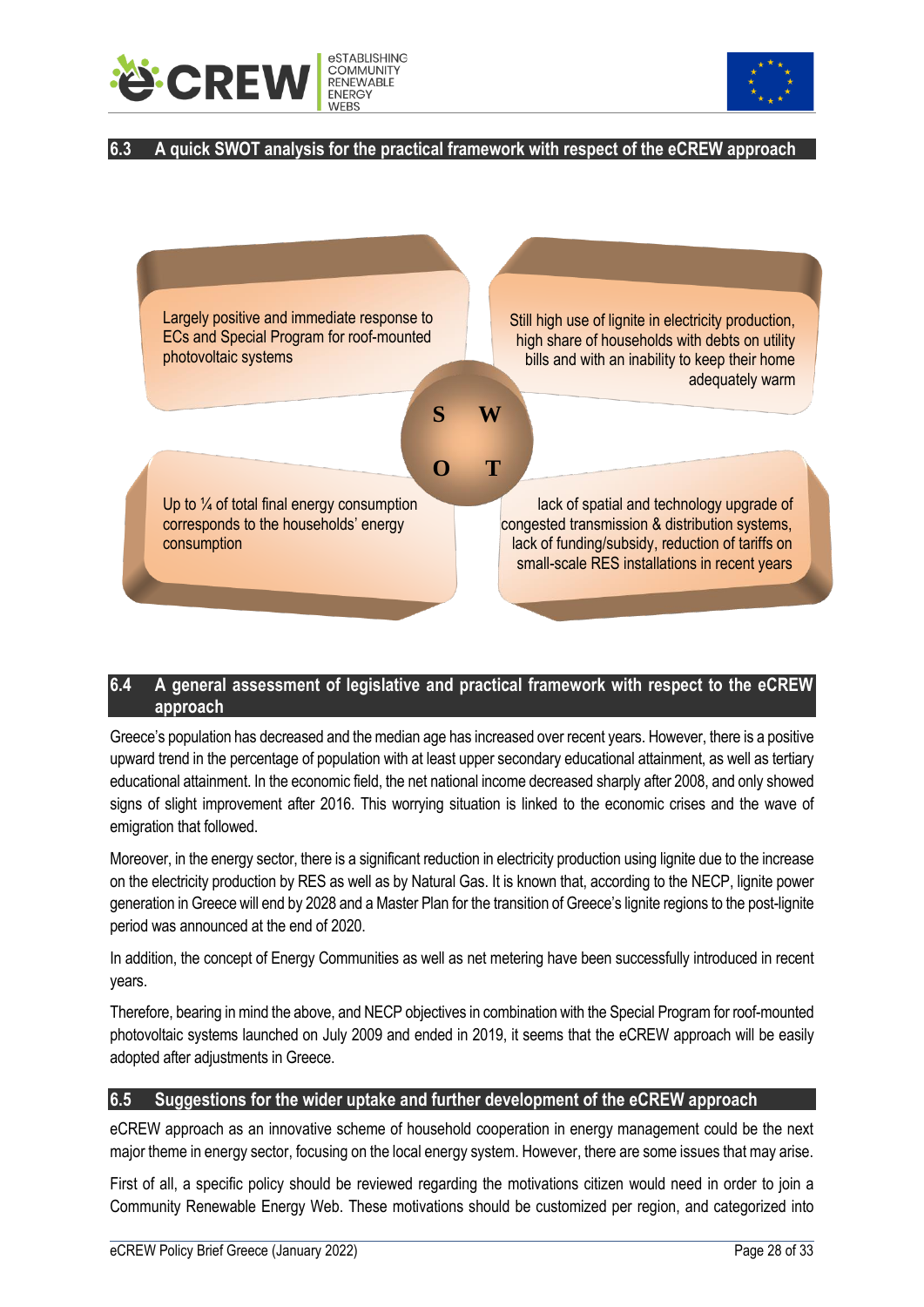



economic and social motives. For example, tax incentives may be a suggestion/economic motive in areas with high tax rates.

Also, bearing in mind the economic impacts of Covid-19 pandemic and the few years of upward economic trend after the economic crises, subsidies, a strategy that includes capital grants and low interest loans may encourage citizens to join a CREW.

Another issue that may arise is the energy storage. Especially in the case of non-interconnected electrical systems, even though the eCREW approach seems the best solution, due to difference in demand for electric energy, the approach may face severe problems without the storage scenario.

Moreover, the electricity distribution network operators should be included in the strategy for an effective and smooth response (smart meters, etc.). This is needed to schedule a spatial and technology upgrade of congested transmission & distribution systems.

Finally, and importantly, key element is the information/education of citizens regarding the approach, in particular, in ultra-peripheral areas.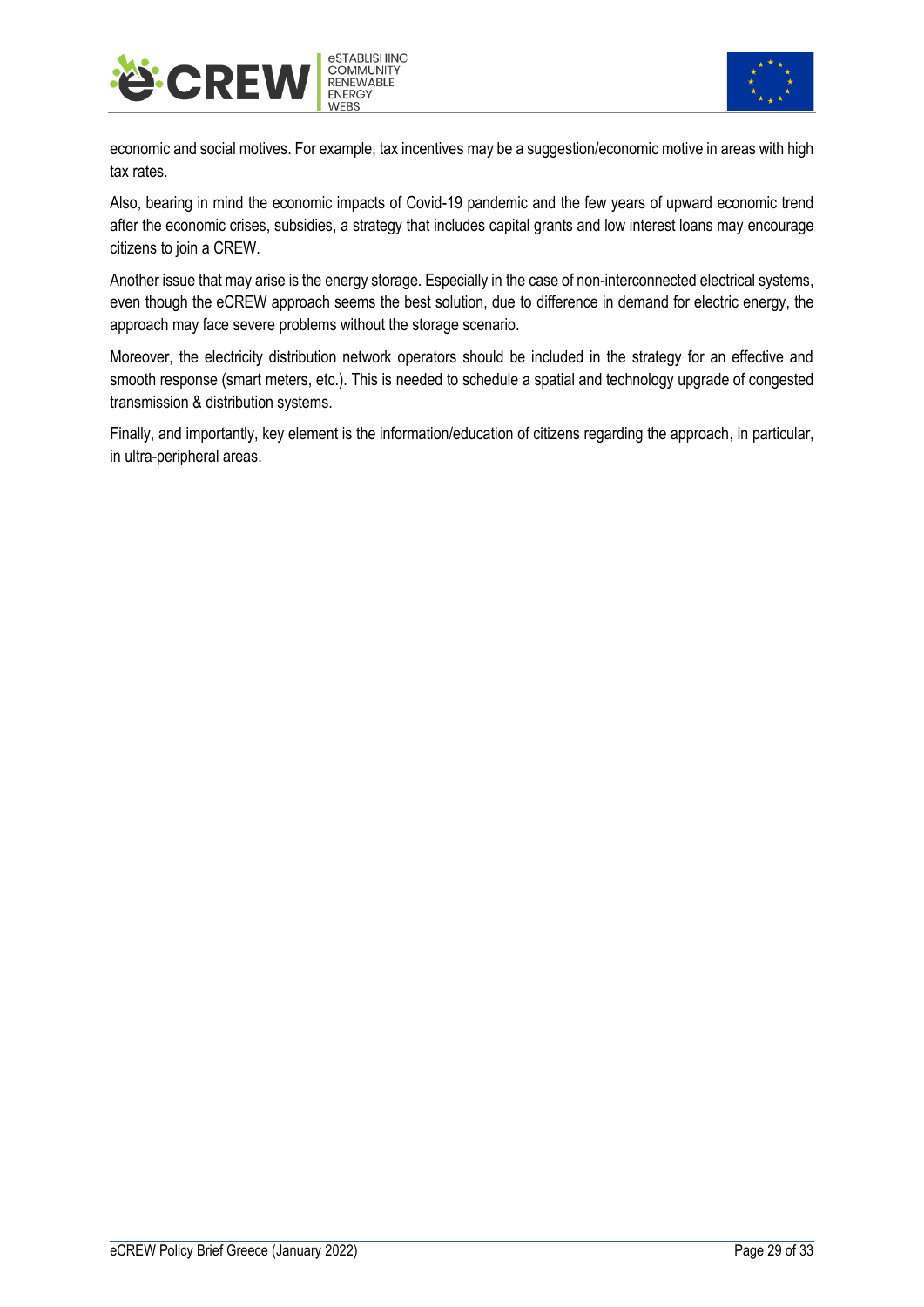



## <span id="page-31-0"></span>**7 References**

Balkan Green Energy News, Energy communities are strong factor in decarbonizing Greece's coal regions [Online] Available at: https//:balkangreenenergynews.com/energy-communities-are-strong-factor- in-decarbonizing-greecescoal-regions/ (Accessed: 15 December 2021)

Bouzarovski, S., Thomson, H., Cornelis, M., Varo A., and Guyet R. Towards an inclusive energy transition in the European Union : confronting energy poverty amidst a global crisis, Publications Office of the European Union [Online] Available at: https://data.europa.eu/doi/10.2833/103649 (Accessed: 20.12.2021)

Broumas, A. The RES Licensing Framework under Greek Law, 2020 [Online]. Available at: https://lawandtech.eu/en/2020/04/29/the-operation-of-renewable-energy-sources-in-greece-requires-the-followinglicenses-electricity-generation-license-grid-connection-environmental-terms-approval-installation-license-powerpurchase/ (Accessed: 12 December 2021)

DAPEEP, Renewable Energy Sources Operator & Guarantees of Origin, Greece [Online] Available at: https://www.dapeep.gr/ (Accessed: 20 December 2021)

Douvitsa, I. 2018. Supervision and Audit of the Greek Agricultural Cooperatives: A Critical Approach on Legislation. European Business Law Review. Volume 29. p 77-101.

EC Summer 2021, Economic Forecast: Reopening fuels recovery [Online]. Available at: https://ec.europa.eu/commission/presscorner/detail/en/IP\_21\_3481 (Accessed: 12 December 2021)

European Union, Greece [Online]. Available at[: https://european-union.europa.eu/principles-countries-history/country](https://european-union.europa.eu/principles-countries-history/country-profiles/greece_en)[profiles/greece\\_en](https://european-union.europa.eu/principles-countries-history/country-profiles/greece_en) (Accessed: 22 December 2021)

Eurostat Greece [Online]. Available at: https://ec.europa.eu/info/business-economy-euro/economic-and-fiscal-policycoordination/eu-economic-governance-monitoring-prevention-correction/european-semester/european-semesteryour-country/greece/europe-2020-targets-statistics-and-indicators-greece\_en (Accessed: 17 December 2021)

Eurostat, Median age of population 2020, [Online]. Available at: https://ec.europa.eu/eurostat/web/products-eurostatnews/-/ddn-20211013-2 (Accessed: 20 December 2021)

Gkarakis, K. "An analysis of the Greek Special Program for roof-mounted photovoltaic systems", in Sustainable Development and Planning VII (Ed. Özçevik, O, Brebbia C.A, Sener, S.M.), WIT Press, 2015.

Greek Energy Market Report 2019, Hellenic Association for Energy Economics [Online]. Available at: <https://www.haee.gr/media/4858/haees-greek-energy-market-report-2019-upload-version.pdf> (Accessed: 23 December 2021)

Hebda, W. (2021). Decarbonization of the energy sector in Greece – is Greek coal mining over?, Energy Policy, Vol. 24, 1.

Heinrich Böll Stiftung (2020). Energy Poverty in Greece: Policy Development and Recommendations to Tackle the Phenomenon [Online] Available at: https://gr.boell.org/en/2017/03/07/energy-poverty-greece-today-0 (Accessed: 15 December 2021)

Hellenic Statistical Authority [Online] Available at: https://www.statistics.gr/en/home/ (Accessed: 17 December 2021)

Hellenic Survey Authority (2012). Survey on energy consumption in household 2011-2012 [Online]. Available at: https://www.statistics.gr/documents/20181/985219/Energy+consumption+in+households/ (Accessed: 20 December 2021)

Kostakis, I. Soco-demographic determinants of household electricity consumption: evidence from Greece using quantile analysis, Current Research in Environmental Sustainabilitiy, 1 (2020), p. 23-30.